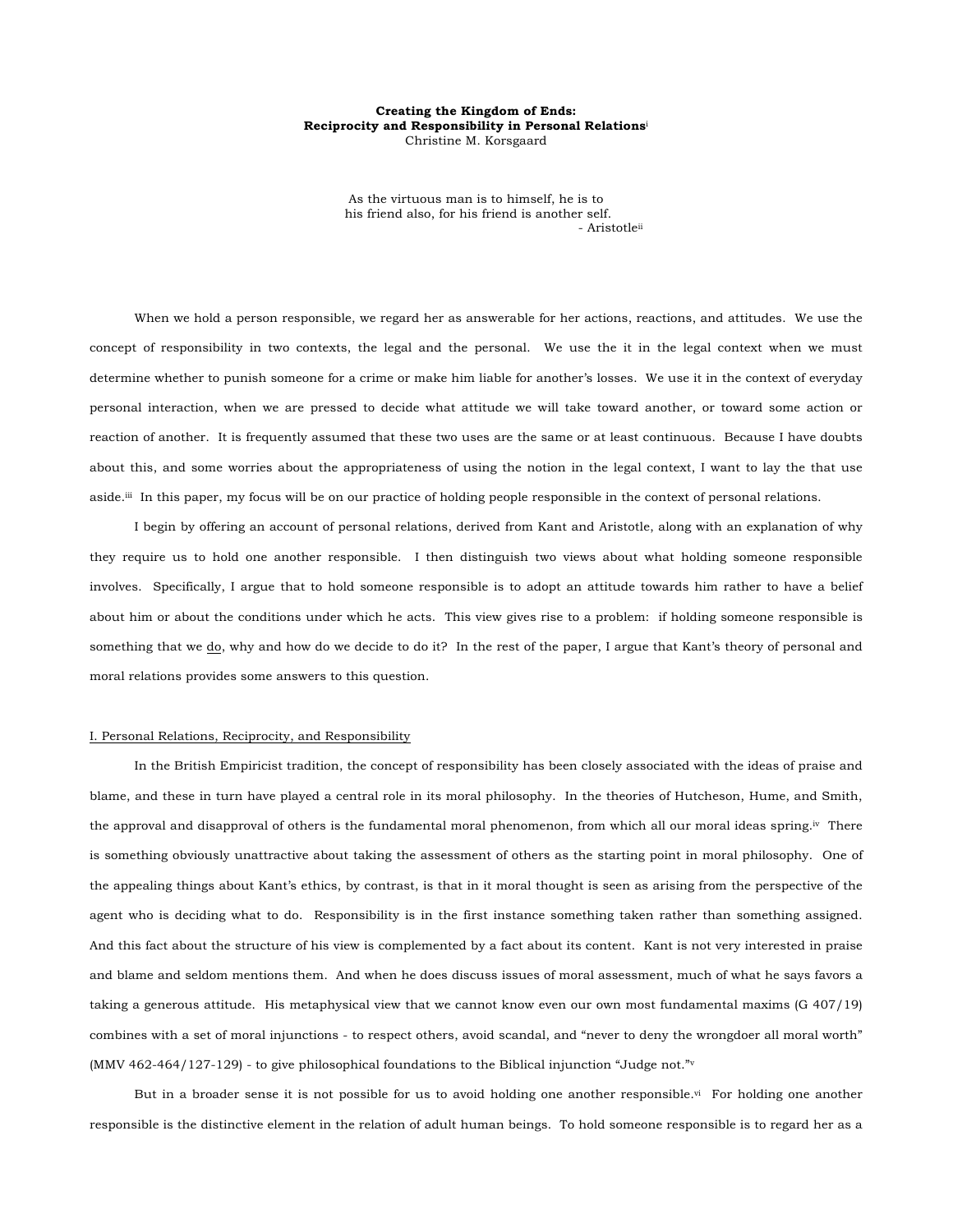person - that is to say, as a free and equal person, capable of acting both rationally and morally. It is therefore to regard her as someone with whom you can enter the kind of relation that is possible only among free and equal rational people: a relation of reciprocity. When you hold someone responsible, you are prepared to exchange lawless individual activity for reciprocity in some or all of its forms. You are prepared to accept promises, offer confidences, exchange vows, cooperate on a project, enter a social contract, have a conversation, make love, be friends, or get married. You are willing to deal with her on the basis of the expectation that each of you will act from a certain view of the other: that you each have your reasons which are to be respected, and your ends which are to be valued. Abandoning the state of nature and so relinquishing force and guile, you are ready to share, to trust, and generally speaking to risk your happiness or success on the hope that she will turn out to be human.

I borrow the idea that personal relations are characterized by reciprocity from both Kant and Aristotle, two of the very few philosophers in our tradition who have written about this topic. And it will be important to my argument that I hold along with them that the territory of personal relations is continuous with moral territory. That is to say, I accept their view that the forms of friendship, at their best at least, are forms of the basic moral relation among human beings - particular forms of that relation which have been rendered perfect of their kind. Aristotle holds that the most perfect human relation is the friendship of virtue, in which two people of good character share their lives and activities, and in particular, share those virtuous activities that make their lives worth living. (NE IX.9 1169b28ff./1089-1090) And Kant holds that the ideal of friendship is that of "the union of two persons through equal mutual love and respect," a relation in which the two basic attitudes we owe to one other as moral beings are realized in spontaneous natural sentiment (MMV 469/135). Characteristically, Aristotle holds that achieving such a relationship is a virtue, and Kant, that striving to achieve it is a duty. For friendship, Aristotle tells us, it is "not only necessary but noble" (NE VIII.2 1155a29-31/1059); and Kant echoes the thought: "friendship … is no ordinary duty but rather an honorable one proposed by reason." (MMV 469/135)

Both define this perfect relation, as well as the less perfect variants of it, in terms of reciprocity, and both cite reciprocity as the reason why friendship is found above all among people who are good. For Aristotle, friendship is characterized by acknowledged reciprocal good will, in which each person loves the other for his own (the other's) sake. (NE VIII.2 1155b28-1156a5/1059-1060). This requires trust in the other's goodness, for as Aristotle says "it is among good men that trust and the feeling that 'he would never wrong me' and all the other things that are demanded in true friendship are found." (NE VIII.3 1157a22-24/1062) Kant characterizes friendship in the Lectures on Ethics as "the maximum reciprocity of love" (LE 202). There he argues that friends exchange their private projects of pursuing their own happiness, each undertaking to care for the other's happiness instead of his own. "I, from generosity, look after his happiness and he similarly looks after mine; I do not throw away my happiness, but surrender it to his keeping, and he in turn surrenders into my hands" (LE 203). This requires the maximum reciprocity of love because "if I am to love him as I love myself I must be sure that he will love me as he loves himself, in which case he restores to me that with which I part and I come back to myself again "(LE 202). The later account in The Metaphysics of Morals adds another element. Friendship in its perfection involves what Kant calls "the most intimate union of love with respect." (MMV 469/135) While love moves you to pursue the ends of another, respect reminds you that she must determine what those ends are; while love moves you to care for the happiness of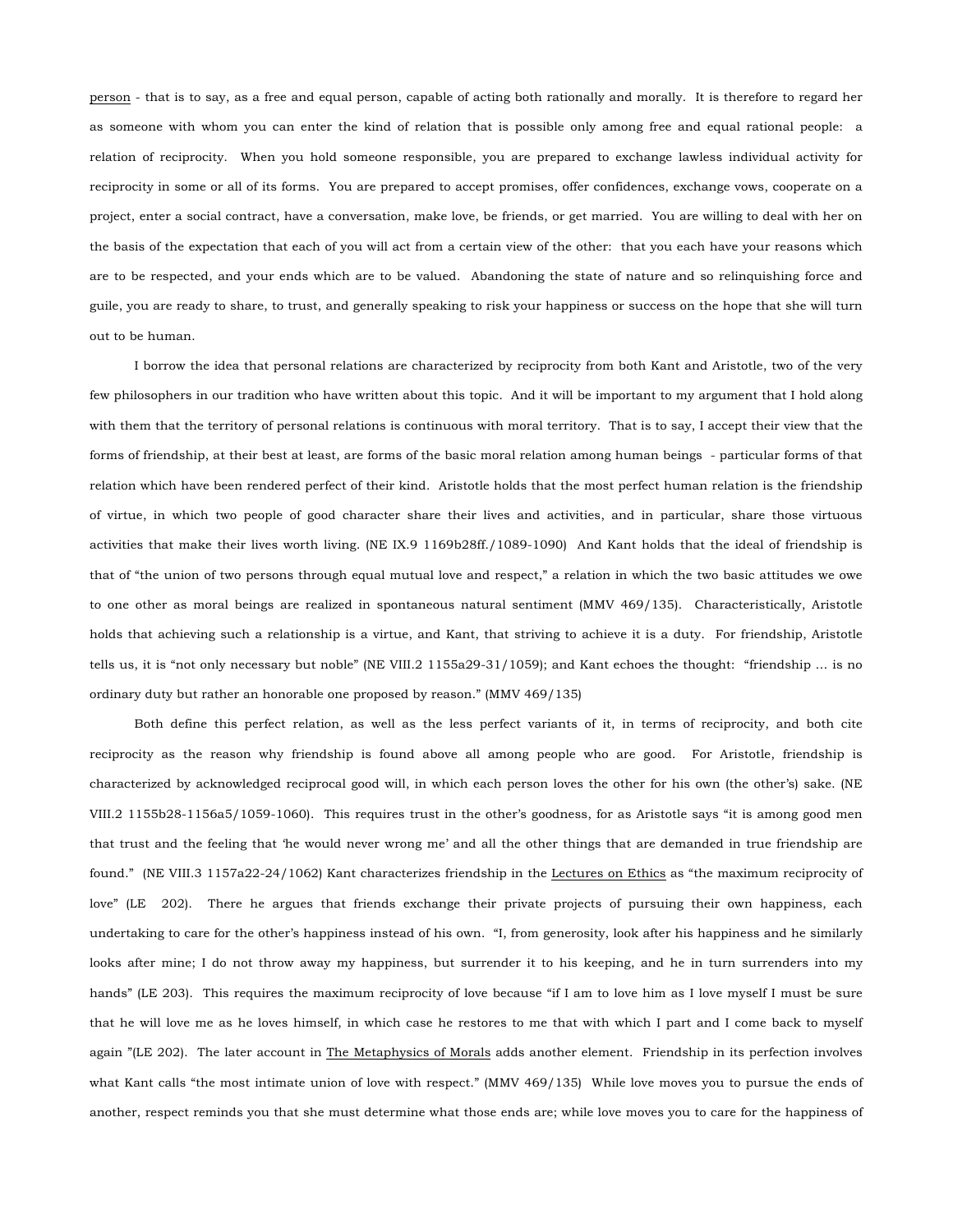another, respect demands that you care for her character too. Kant means here means the feelings of love and respect, for he is defining the friendship of sentiment, but this does not sever the tie to morality. Love and respect are the primary duties of virtue we owe to others. Although only the outward practices can be required of us, Kant makes it clear in many passages that he believes that in the state of realized virtue these feelings will be present. In one place he even defines love and respect as the feelings which accompany the exercise of our duties towards others (MMV 448/112; see also R 23-24n /19n). Feelings of sympathy, gratitude, and delight in the happiness of others are not directly incumbent upon us, but they are the natural result of making the ends of others our own, as duty demands. The feeling of respect, a still higher achievement, is the natural result of keeping the humanity of others and so their capacity for good will always before our eyes. So this kind of friendship really is in Kant's eyes the friendship of virtue, the moral relation in a perfected form.

"When men are friends they have no need of justice," says Aristotle, and there are two ways to understand what he means.(NE VIII.1 1155a25-26/1059) The wrong way is to suppose that he is referring to an idea like Hume's of the "circumstances of justice": justice is only useful and so is only required when moderate scarcity holds among people who are only moderately benevolent.vii Friends, because they are endlessly benevolent to each other, are not in the circumstances of justice and have no use for it. Now this clearly cannot be Aristotle's meaning, for he thinks that "the truest form of justice is thought to be a friendly quality" (NE VIII.1 1155a27-28/ 1059) and that "friendship and justice … seem to be concerned with the same objects and exhibited between the same persons" (NE VIII.9 1159b25-27/1068). Justice is, at its best, a kind of civic friendship. And indeed, friendship, like justice, is not primarily a matter of doing things for one another, but of doing things together. "Those in the prime of life it stimulates to noble actions - 'two going together' - for with friends men are more able both to think and to act." (NE VIII.1 1155a14-16/1058) Aristotle sums up his account with these words:

And whatever existence means for each class of men, whatever it is for whose sake they value life, in that they wish to occupy themselves with their friends; and so some drink together, others dice together, others join in athletic exercises and hunting, and in the study of philosophy, each class spending their days together in whatever they love most in life; for since they wish to live with their friends, they do and share in those things which give them the sense of living together. (NE IX.11 1172a2-9/1093)

Justice isn't necessary between friends because the reciprocity (NE V.5-6) and unanimity (NE VIII.1; NE IX.6) characteristic of justice are already present. And this is because they want above all to act together. Kant would again agree. Kant thinks that justice is reciprocal coercion under a general will, made necessary by geographical and economic association (MMJ 232/36-37; 256/64-65). When we share a territory we may have a dispute about rights. But I may enforce my rights against you only on the understanding that you may enforce your rights against me, and in this way we make a social contract and constitute ourselves a state. (MMJ 315-316/80-81) Friendship is a free and uninstitutionalized form of justice, where the association is created by love rather than geographical necessity, and regulated by mutual respect rather than reciprocal coercion.

But it is not merely the narrow relation of political justice, but rather the moral relation generally, that friendship mirrors. For to join with others as citizens in the Kingdom of Ends is to extend to our inner attitudes and personal choices the kind of reciprocity that characterizes our outer actions in the political state. This is seen best in the way Kant uses the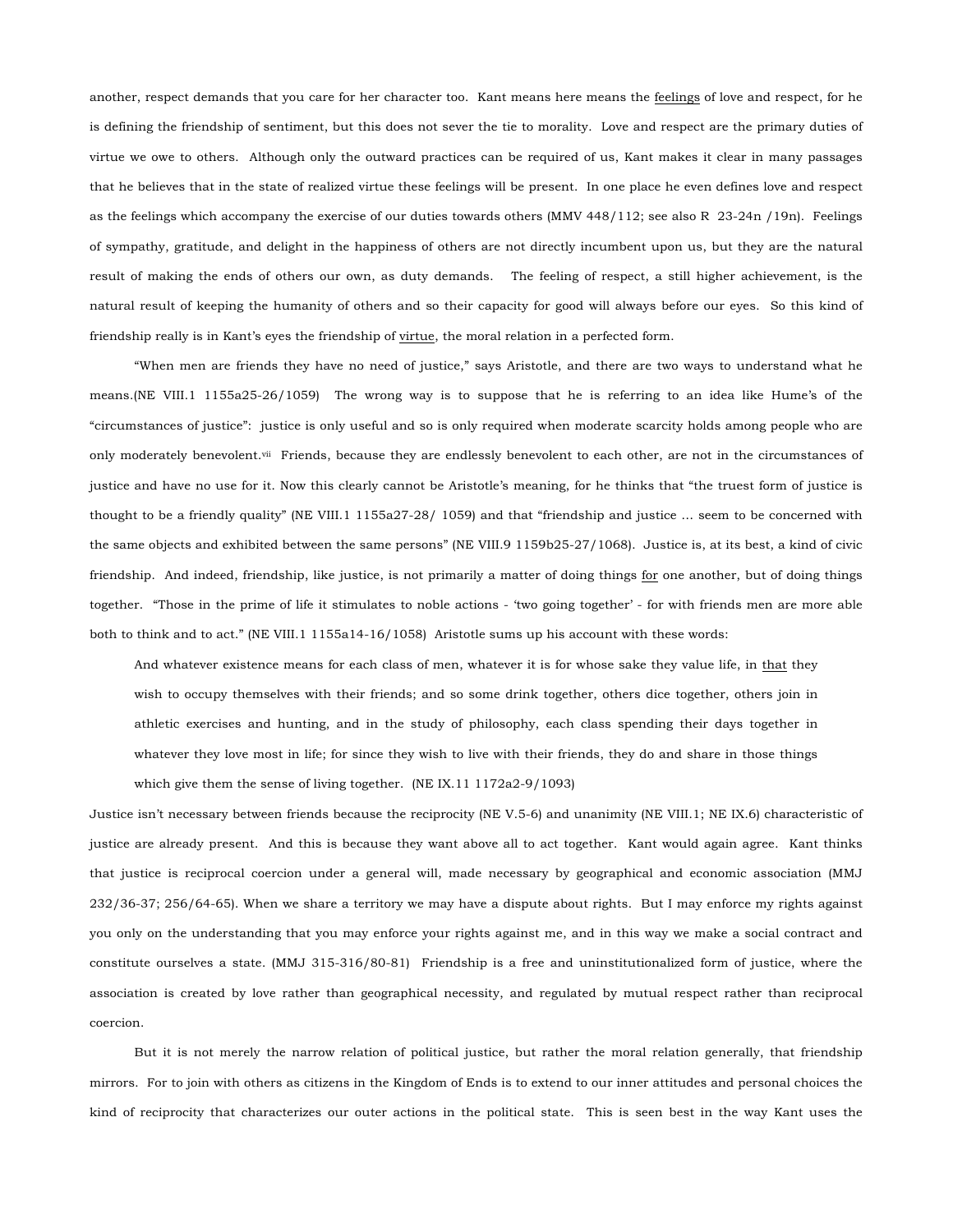Formula of Humanity to explain our duties to others.<sup>viii</sup> In the positive sense, to treat another as an end in itself is to make her ends your own: "For the ends of any subject who is an end in himself must as far as possible be my ends also, if that conception of an end in itself is to have its full effect in me." (G 430/37) In the negative sense, to treat another as an end in itself is to respect her autonomy - to leave her actions, decisions, and ends to her own choice. But this respect gets its most positive and characteristic expression at precisely the moments when we must act together. Then another's right to choose becomes the "limiting condition" of my own.(G 431/37) If my end requires your act for its achievement, then I must let you make it your end too. Both what I choose and the way I choose it must reflect this constraint. You must be free to choose whether you will contribute to the success of my project or not. Kant says anyone engaged in a transaction with me must be able to agree with my way of acting towards him and to share in the end of my action. (G 430/37) If I force you to contribute to an end you have had no opportunity to decide for or against, or if I trick you into contributing into one end under the guise of soliciting your help with another, then I have used you as a mere means. Kant illustrates this with the example of the lying promise. If I ask you to lend me money, knowing I shall not be able to pay you back, I trick you into contributing to an end you have had no opportunity to choose. I make you think that the end produced by our transaction is my temporary use of your money, when in fact it is my permanent possession of it. Neither my way of acting nor the end produced by it are things that you are in a position to accept or reject, and this renders them morally wrong. Thus I must make your ends and reasons mine, and I must choose mine in such a way that they can be yours. But this just is reciprocity. Generalized to the Kingdom of Ends, my own ends must be the possible objects of universal legislation, subject to the vote of all. And this is how I realize my autonomy. Paradoxically if you like, my ends and actions are most truly my own when they are chosen under the restrictions of a possible reciprocal relation - a kind of friendship - with everyone.

I do not say this to join forces with those who believe that there could be no room a Kantian life for personal as opposed to moral relations.ix Nor, certainly, do I mean to suggest that being friends is just a matter of being good. My point is only that moral and personal relations are not different in kind. The difference between them is the difference between the degree of reciprocity that is required of us as one human being relating to another, and the degree of reciprocity that we are capable of when our relations are at their best. Anyone must tell the truth when the circumstances call for it, but between friends there is a presumption of intimacy, frankness, and confidence. Anyone must help another in need or emergency, but friends promote each other's projects as routinely as they do their own. Anyone must refrain from leading others into temptation; but friends help each other to be good. The difference is the difference between the absolute moral requirements we must meet if human relations are to be decent at all, and the further reaches of positive virtue, where our relations with one another become morally worthy. Friendships are human moral achievements that are lovely in themselves and testify to the virtue of those who sustain them. To become friends is to create a neighborhood where the Kingdom of Ends is real.x

Kant's faith in the moral force of reciprocity shows up best when he believes that the basic moral relation is at risk. In both the Lectures on Ethics and the Metaphysics of Morals Kant gives inarticulate voice to the view that there is something morally troublesome, even potentially degrading, about sexual relations. It is important to understand that what bothers him is not the idea that one is using another person as a means to one's own pleasure. That would be an incorrect view of sexual relations, and in any case any difficulty about it, would, by Kant's own theory, be alleviated by the other's simple act of free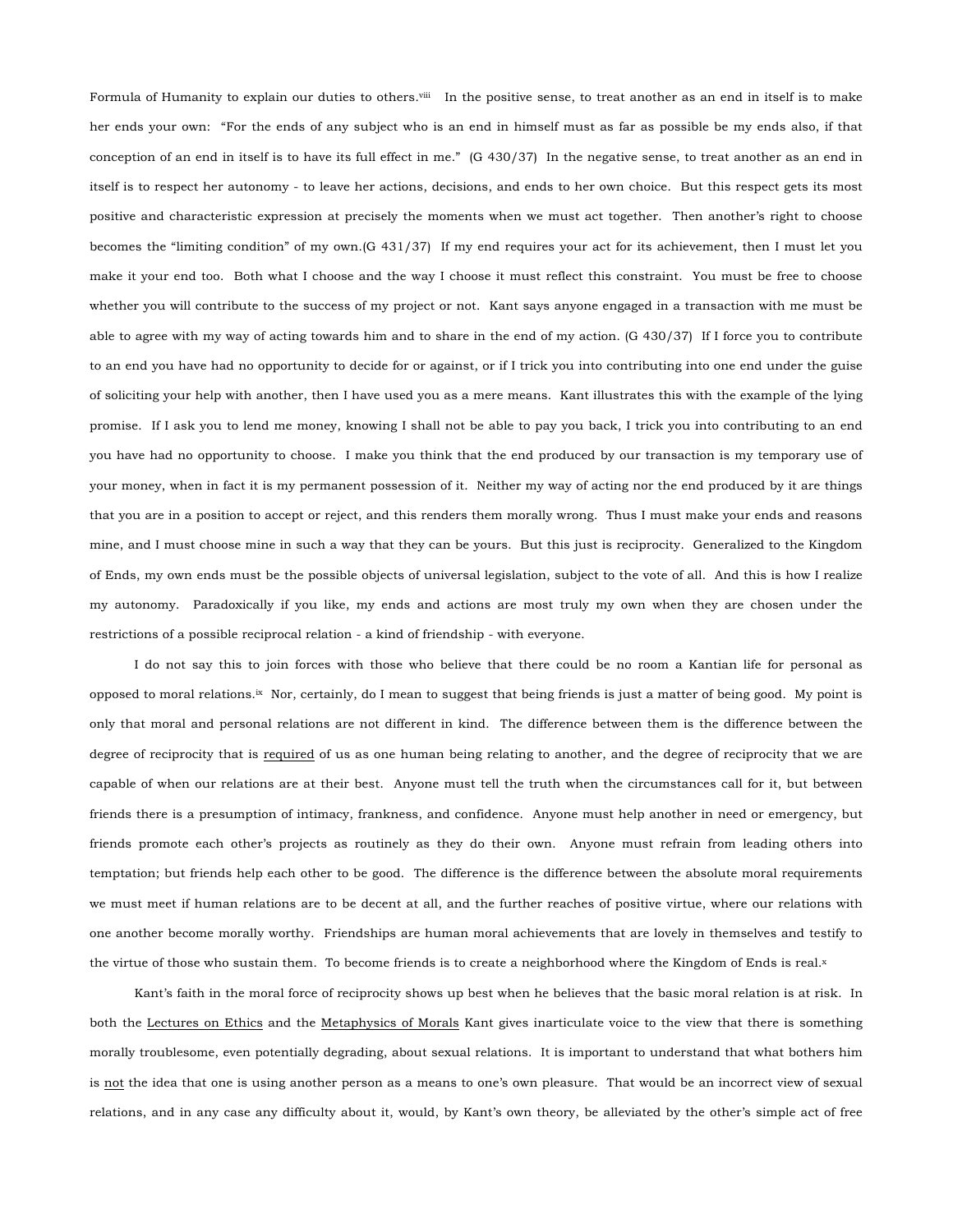consent. What bothers Kant is rather that sexual desire takes a person for its object.xi He says: "They themselves, and not their work and services, are its Objects of enjoyment." (LE 162) And he continues:

Man can, of course, use another another human being as an instrument for his service; he can use his hands, his feet, and even all his powers; he can use him for his own purposes with the other's consent. But there is no way in which a human being can be made an Object of indulgence for another except through sexual impulse…

it is an appetite for another human being. (LE 163)

Regarding someone as a sexual object is not like regarding him as an instrument or a tool, but more like regarding him as an æsthetic object. But in this case the attitude is not just appreciation but desire.(MMV 426/87)<sup>xii</sup> Viewed through the eyes of sexual desire another person is seen as something wantable, desirable, and, therefore, inevitably, possessable.xiii To yield to that desire, to the extent it is really that desire you yield to, is to allow yourself to be possessed. The problem is how you can do that in a way that is consistent with respect for your own humanity.xiv And the solution rests in reciprocity:

If, then, one yields one's person, body and soul, for good and ill in every respect, so that the other has complete rights over it, and if the other does not similarly yield himself in return and does not extend in return the same rights and privileges, the arrangement is one-sided. But if I yield myself completely to another and obtain the person of the other in return, I win myself back; I have given myself up as the property of another, but in turn I take that other as my property, and so win myself back again in winning the person whose property I have become. In this way the two persons become a unity of will.(LE 167)

The language of self-surrender and retrieval here is strikingly similar to that Kant uses elsewhere for both friendship and justice. In making the social contract, Kant says, we do not sacrifice part of our freedom for a particular purpose, but rather sacrifice all of our lawless freedom in order to regain our freedom again, undiminished, under law. (MMJ 316/80-81) In the case of friendship Kant says I surrender my happiness completely into the hands of my friend, but that in loving me as he loves himself "he restores to me that with which I part and I come back to myself again "(LE 202).<sup>xv</sup> This perfect reciprocity is the only condition under which the sexual relation is morally legitimate; and Kant thinks this condition is only possible in marriage, where the reciprocity of surrender has been pledged. Extramarital sex is forbidden only because the woman, as Kant supposes, does not then have the same rights over the man that he has over her. Of course marriage as it has usually existed has hardly been a solution to this problem. The equality necessary for reciprocity is far more likely to be distanced even further by marriage, which has usually given the husband rights over his wife additional to those that accrue from the superior social position he has held as a man. Kant admits as much in the Metaphysical Elements of Justice, asserting that an unequal marriage is not a marriage in his sense at all. Thus marriage as it has been practiced in most societies has not sanctified but rather degraded sexual relations.(MMJ 278-279)xvi But perhaps the most startling ramification of Kant's view emerges in what he says about incest. As strong as our natural aversion to it may be, and however risky and therefore conditionally wrong it is from a reproductive point of view, incest is only morally wrong in itself, unconditionally, in one case: the case of parent and child. And this is because, according to Kant, the equality of respect required for reciprocity cannot and should not be achieved in that relation. (LE 168)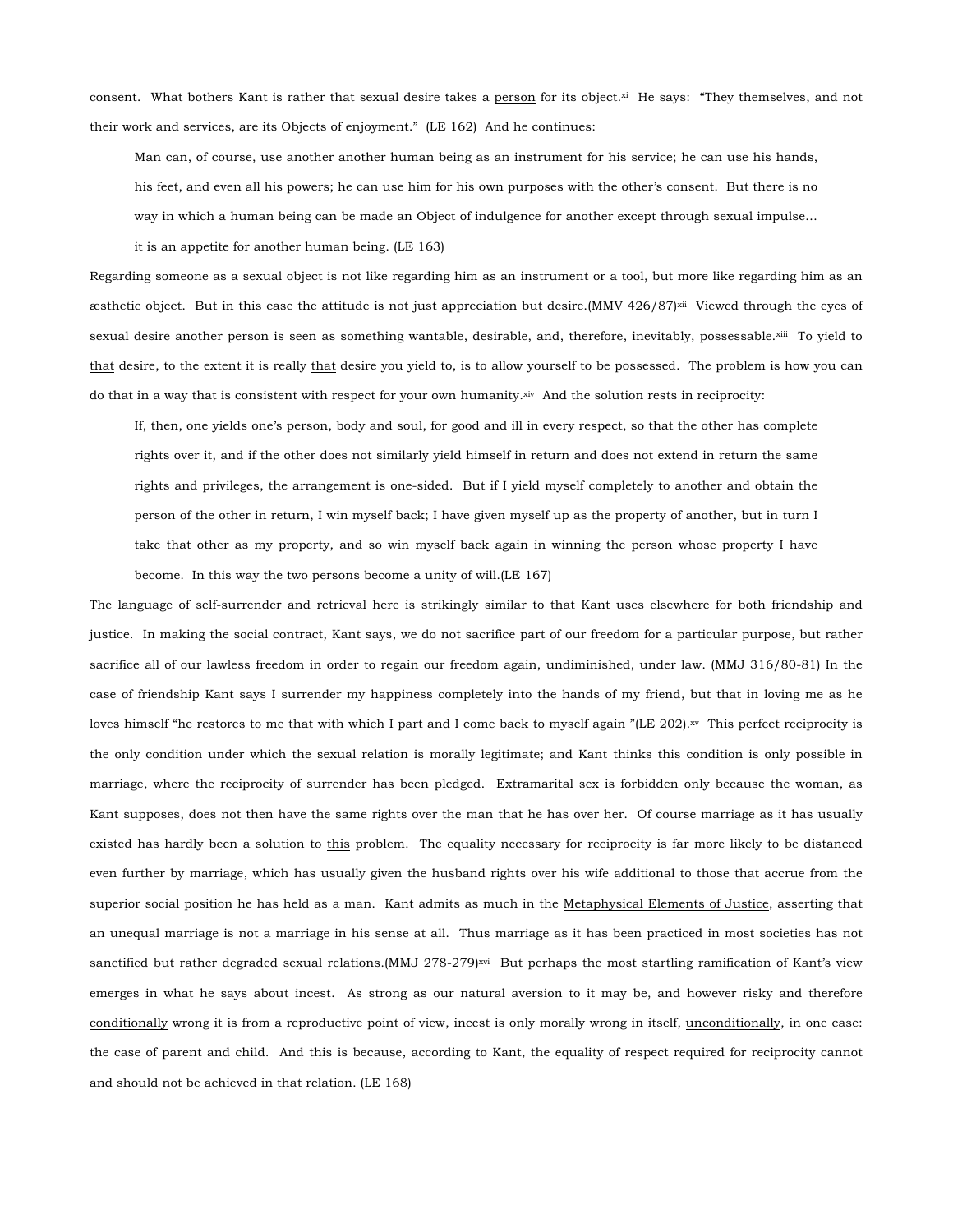Which brings me back to my topic. The relations of reciprocity are relations that obtain between free and equal persons. As such, they call for mutual responsibility for two important reasons. In order to make the ends and reasons of another your own, you must regard her as a source of value, someone whose choices confer worth upon their objects, and who has the right to decide on her own actions. In order to entrust your own ends and reasons to another's care, you must suppose that she regards you that way, and is prepared to act accordingly. People who enter into relations of reciprocity must be prepared to share their ends and reasons; to hold them jointly; and to act together. Reciprocity is the sharing of reasons, and you will enter into it only with someone you expect to deal with reasons in a rational way. In this sense, reciprocity requires that you hold the other responsible.

It is certainly a concomitant of holding someone responsible that you are prepared for blame, resentment, and the other reactive attitudes.<sup>xvii</sup> If my friend fails me in a serious way and I do not blame her, shrugging it off as I would the misdemeanors of a child or a pet, then I was not holding her responsible after all, and probably I was holding myself back. But it is a mistake to make these reactions central. Blame is important, not as a tool of training or the enforcement of social norms, but as an expression of the tenacity of disappointed respect. At its best, it declares to its object a greater faith than she has in herself. Yet still it is not central. The willingness to take a chance on some form of reciprocity is the essence of holding someone responsible.

I mean in these words both to acknowledge the affinity of my position with P.F. Strawson's in "Freedom and Resentment" and to notice one point of difference. Strawson also emphasizes the employment of the concept of responsibility in everyday personal relations. But he tends to focus more on the effect of attributions of responsibility on our sentiments than their effect on our practices. His topic, as he describes it, is "the non-detached attitudes and reactions of people directly involved in transactions with each other; … the attitudes and reactions of offended parties and beneficiaries; of such things as gratitude, resentment, forgiveness, love, and hurt feelings."xviii I want to focus less upon the exchange of benefits and harms, and the feelings that result from that exchange, and more upon the willingness to act in concert. But my point is similar to his. In everyday personal interaction, we cannot get on without the concept of responsibility. And therefore we cannot rest with the view that agents take responsibility for their own actions but can refrain from judging others. For a Kantian, this means it is necessary to say more than Kant himself did about what, on his view, is involved in determining when and whether to hold people responsible.

# II. Theoretical and Practical Conceptions of Responsibility

Attributions of responsibility may be understood in either of two ways, which I will call theoretical and practical. Construed theoretically, responsibility is a characteristic of persons. Construed practically, holding one another responsible is something that we do, the more or less deliberate adoption of an attitude. In what follows I will distinguish these two ways of understanding attributions of responsibility, and show that according to Kant we must understand attributions of responsibility in a practical way. I believe that this view of responsibility is implicit in our actual practices, and therefore that, on this point at least, Kant's account can make us more transparent to ourselves.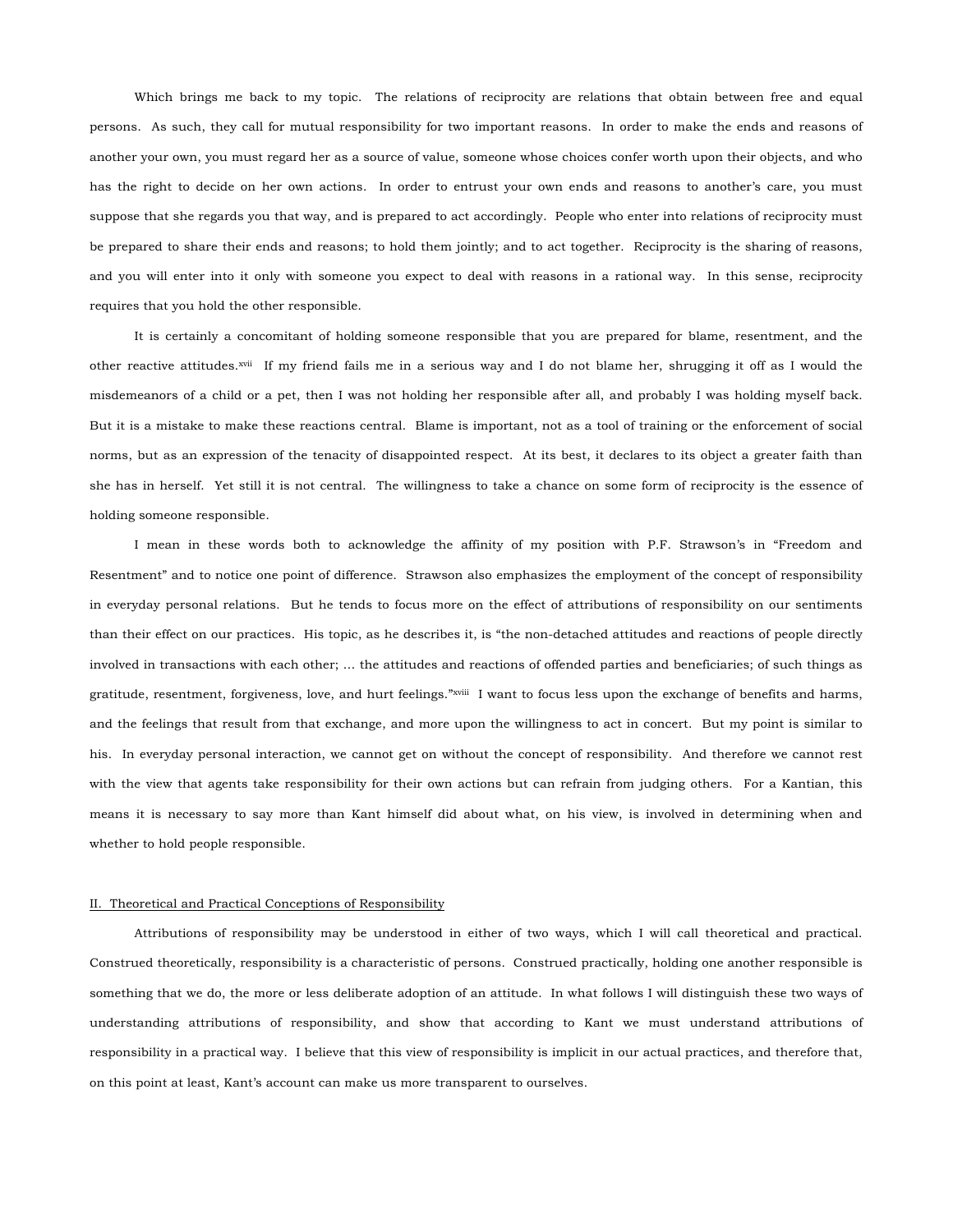Responsibility is construed theoretically by those who think that it is a fact about a person that she is responsible for a particular action, or that there is some fact about her condition either at the time of action or during the events which led up to it which fully determines whether it is correct to hold her responsible. It is a fact, say, that she could have done otherwise, or that she could have avoided the condition which made it impossible for her to do otherwise. Similar although somewhat more complicated claims would be made about the person's reactions and attitudes: facts about the person settle the question whether she is accountable for them. Deciding whether to hold someone responsible is a matter of assessing the facts; it is a matter of arriving at a belief about her. It seems probable that we arrive at this model by a certain route: we think about legal responsibility first, and we suppose that in that case we must find facts which can settle the matter, and then we imagine that personal responsibility is an extension of this.

Responsibility is construed practically by those who think that holding someone responsible is adopting an attitude towards her, or, much better, placing yourself in a relationship with her. While of course facts about the agent and about her condition at the time of the action guide your decision whether to hold her responsible, they do not fully determine it. It is important to see that the facts still do provide guidance, for a practical conception need not be envisioned as completely voluntaristic. On either a theoretical or a practical conception, we will, when deciding whether to hold someone responsible, say such things as "he is very nervous about the interview he has tomorrow" or "he's been hurt so often that now he can never trust a woman." But in a practical conception these considerations appear in the role of practical reasons for not holding the person responsible rather than as evidence that he could not have helped what he did. When responsibility is viewed this way, we need not suppose that there is a fixed degree of nervousness or past heartbreak beyond which someone is in fact no longer responsible for the way he acts and reacts; deciding whether to hold him responsible is therefore not a matter of determining whether this fixed degree has been reached. A resulting feature of the practical conception which I take to be one of its virtues is that it distances the question whether to hold someone responsible from the question whether he acted voluntarily. I do not believe there is a stable relationship between the voluntariness of an action or attitude and the appropriateness of holding someone responsible for it. If a bad action is found to have been involuntary in some straightforward way, we will withdraw blame; we may also do this if the person is under severe emotional stress. But there is neither need nor reason to reduce the second kind of excusing condition to the first and say that people under severe emotional stress cannot control themselves. We do not need to understand a form of debilitation as a form of impossibility in order to make allowances for it; we need only to know what it is like. Conversely, we may well blame people for involuntary attitudes or expressions, because we blame people for lack of control itself. If you cannot repress a victorious grin on learning that your rival has met with a gruesome accident, you ought to be blamed, precisely on that account. The impulse to reduce all excusing conditions to claims about the voluntary comes from the theoretical conception of responsibility, which demands an answer to the question whether one could have done otherwise or not. On the practical conception excuses need not completely determine our decisions about whether to hold people responsible. If the decision to attribute responsibility is practical, it may be reasonable to make it partly on the basis of other kinds of considerations: in particular, which reciprocal relations you already stand in or plan to stand in or hope to stand in to the person in question.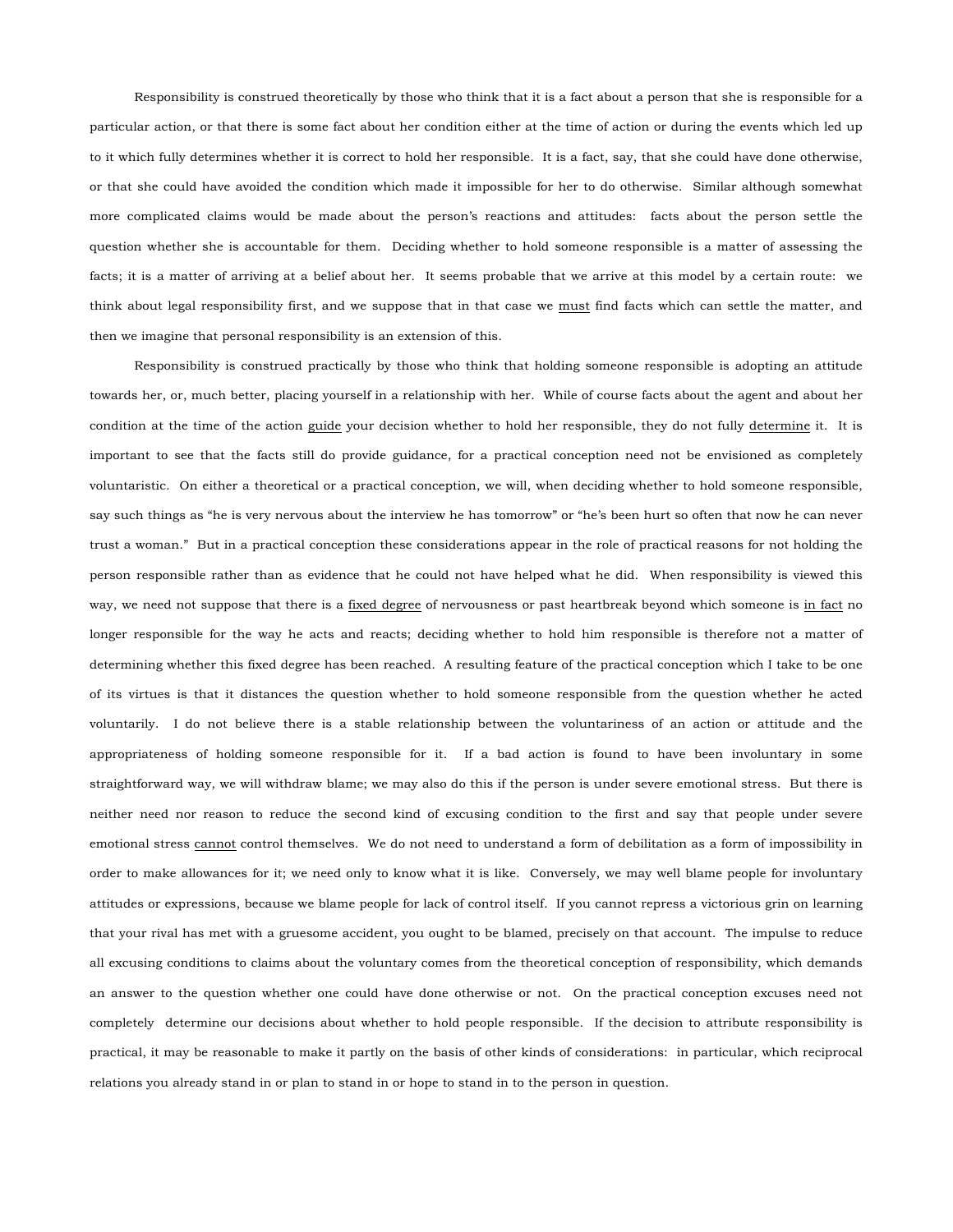Construing responsibility practically opens up possibilities that would not make sense if responsibility were a fact about the person. It is because we both accept and avail ourselves of these possibilities that I claim that we implicitly understand attributions of responsibility practically in everyday life. For instance, it may be perfectly reasonable for me to hold someone responsible for an attitude or an action, while at the same time acknowledging that it is just as reasonable for someone else not to hold the same person responsible for the very same attitude or action. Perhaps it is reasonable for you to forgive or overlook our friend's distrustful behavior on the grounds that he has suffered so much heartbreak, but not for me, not because I fail to appreciate how hurt he has been, but because I am the woman whose loving conduct is always met with distrust.xix Again, if deciding whether to hold someone responsible is something that we do, it is something that we may in turn be held responsible for. Holding someone responsible can be insensitive or merciless; failing to hold someone responsible can be disrespectful or patronizing. Moral requirements will apply to our attributions of responsibility, just as Kant believes they do.

Consider, for instance, the appropriate reaction to a case where one is disappointed in friendship. Kant thinks the perfect friendship I described earlier, characterized by feelings of equal mutual love and respect, is impossible to achieve. But he does think we can achieve what he calls "moral friendship." (MMV 471-473/138-140) The form of reciprocity central to this relation is the frank conversation, the sharing of sentiments, of which Kant believes we all stand in need. Like other reciprocal relations it calls for good character on the part of the participants, because it is hedged with dangers - ranging from the crude risk that you will tell your secrets to an unreliable person who will publish them, to the more subtle risk that your confidences will be met with disrespectful attitudes.<sup>xx</sup> I do not want to share my ambitions with someone who is inwardly amused by my vanity, nor whisper my temptations to someone who will place a harsh construction on them. One who consents to receive my confidences is committed to avoiding the vices of mockery and calumny, serious failures of respect in the Kantian catalogue (MMV 466-467/131-133). And I will blame her if she fails in these ways, without regard to the available evidence of her character or of the circumstances in which it was formed. Her circumstances must have been very bad indeed, or her failures very frequent, before I may decide it was simply my error to trust her. For in deciding this I write her off as a person, and I do this at my own moral peril.

I suppose that most of us have at one time or another had the experience of being tempted to "write somebody off." The extent to which we do this is a matter of degree, and hopefully we do not go so far as to give up treating the person with the most basic forms of moral decency. But we may avoid interaction, as far as possible; we may choose to execute our projects in the company of others; where interaction is necessary, we may come to treat the person as an obstacle to be worked around. In an extreme case we may cease to have reactive attitudes altogether, or at least we may scold ourselves, as for irrational feelings, when we have them. "You know that she always ends up infuriating you. Why don't you just stay out of her way?" Taking such attitudes towards others seems disrespectful, but it can certainly sometimes be tempting all the same. How do we decide what to do in such a case? On a theoretical construal of responsibility, we simply ask whether the person is in fact responsible for the offensive behavior, and treat her accordingly. On a practical construal, we must discover moral and practical reasons that will guide us to the right attitude. Kant's theory of moral and personal relations, I believe, can show us where these reasons are to be found.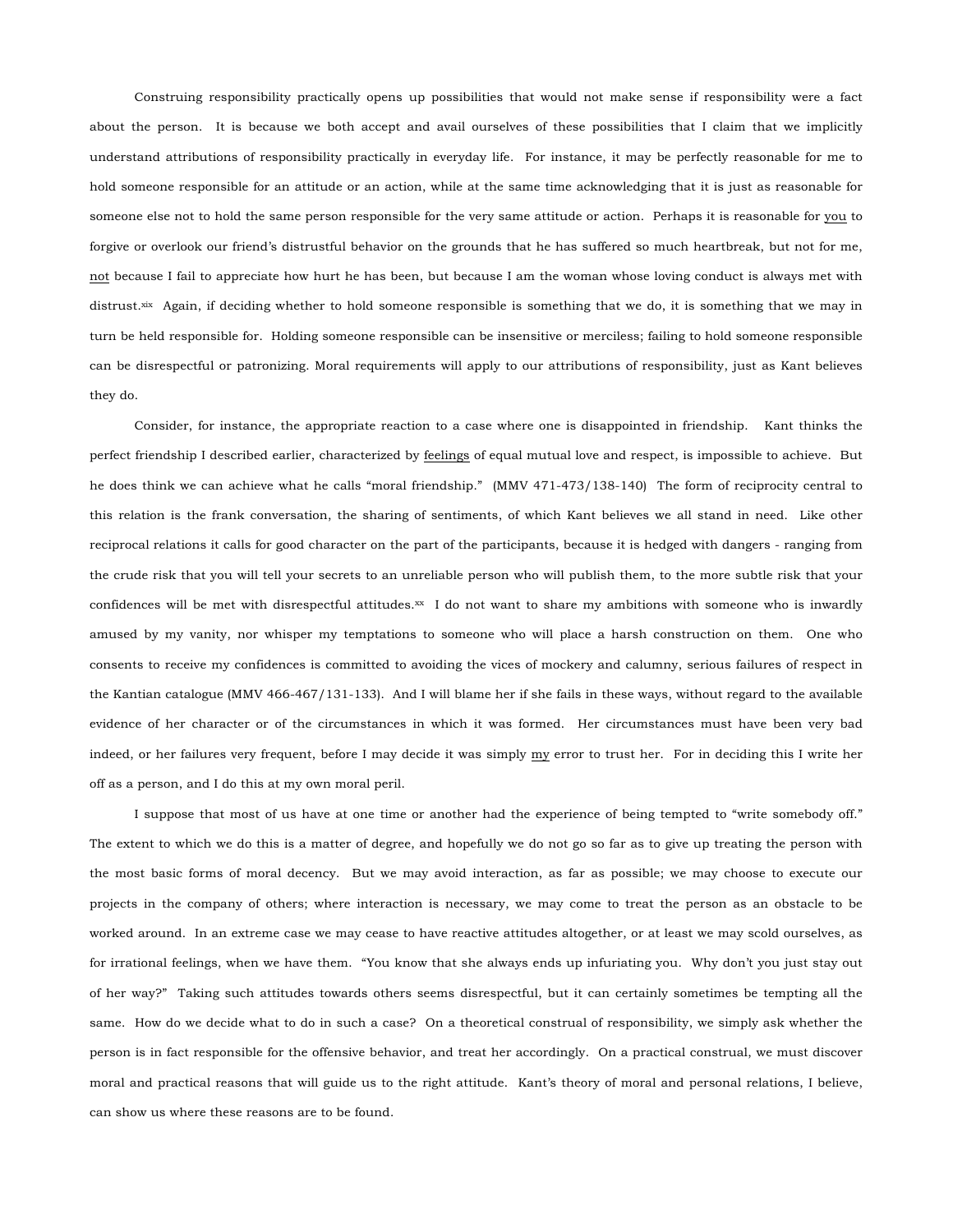## III. Kant's Two Standpoints

I will approach these issues in a roundabout way, however. I begin by discussing the way Kant reconciles free will and determinism, and by showing how his reconciliation gives rise to some apparent problems about holding people responsible. Kant's theory of moral and personal relations show us how he might have resolved one of these issues, and how we might resolve the other.

Kant's solution to the problem of freedom and determinism is clear enough in outline, however much philosophers may disagree about what it means. We must view ourselves from two standpoints, from which we appear as members of two different "worlds." (G 452/53-54) Complete causal determinism holds in the phenomenal or sensible world, the world of things as they appear to us; but we cannot know that it holds in the noumenal world, the world of things as they are in themselves. Indeed, since we must suppose that there are some undetermined first causes, or free agencies, which generate the appearances, we must suppose that things which exist in the noumenal world are free.xxi Insofar as we regard ourselves as "intelligences," the spontaneity of reason induces us to attribute a noumenal existence to ourselves.(G 452/53; C2 42- 43/43-44) Insofar as we consider ourselves to be intelligent agents, then, we must regard ourselves as free: indeed, completely and transcendentally so. Yet at the same time we must view our actions, like all phenomena, as fully determined.xxii

Despite Kant's strictures against trying to envision what occurs on the boundary between the two worlds, it is natural to want a picture that reconciles these two views of ourselves. At one point in the Critique of Practical Reason, Kant supplies the beginning of such a picture. He proposes that we should think of ourselves, and also that we do think of ourselves, as if we created our own characters. Although a person may know that his actions are determined in the phenomenal world, Kant says:

… the same subject … is conscious also of his existence as a thing-in-itself … determinable only by laws which he gives to himself through reason. In this existence nothing is antecedent to the determination of his will; every action, and … even the entire history of his existence as a sensuous being, is seen … only as a consequence … of his causality as a noumenon. From this point of view, a rational being can rightly say of any unlawful action which he has done that he could have left it undone, even if as an appearance it … was inescapably necessary. For this action and everything in the past which determined it belong to a single phenomenon of his character, which he himself creates ….(C2 97-98/101)

Kant then applies this picture to our attributions of responsibility:

From this point of view… judgments may be justified which … seem at first glance to conflict with equity. There are cases in which men … have shown from childhood such depravity … that they are held to be born villains and incapable of any improvement of character; yet they are judged by their acts, they are reproached as guilty of their crimes; and, indeed, they themselves find these reproaches as well grounded as if they … were just as responsible as any other men. This could not happen if we did not suppose that whatever arises from man's choice … has a free causality as its ground …. … the vicious quality of the will … is … the consequence of … freely assumed evil and unchangeable principles. (C2 99-100/103)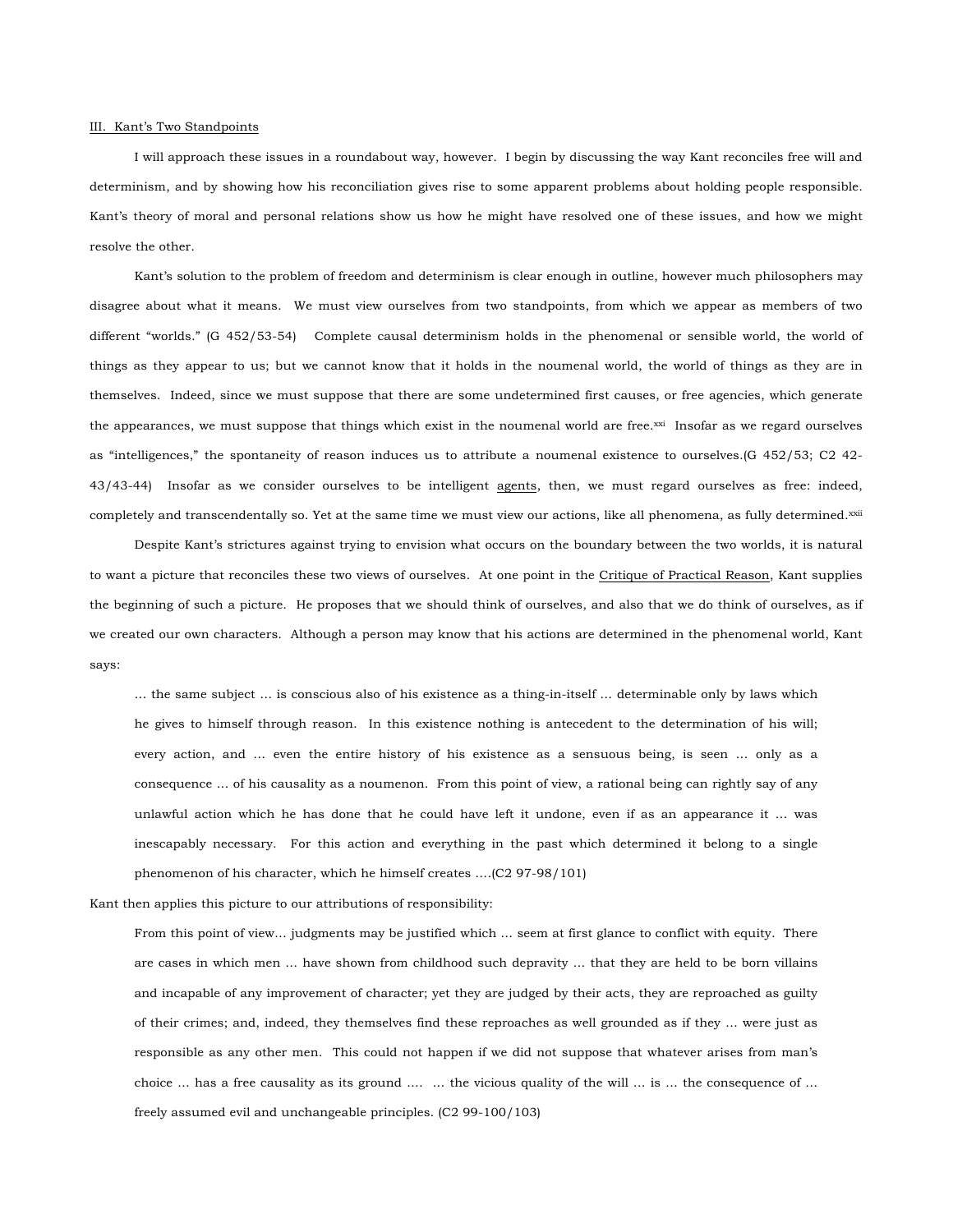Here one's life is regarded as the phenomenal representation or expression of a single choice, the choice of one's character or fundamental principle. This choice must be understood as occurring outside of time, in the noumenal world. The choice is the one described in the first book of Religion Within the Limits of Reason Alone: the choice of how incentives are to be ordered in one's most fundamental maxim, the choice between morality and self-love. (R 36/31) As Kant sees it, human beings are subject to certain incentives - impulses which present themselves to us as candidates, so to speak, to be reasons for action. Among these are our desires and inclinations, as well as respect for the moral law. Kant believes that we are not free to ignore such incentives altogether. Instead, our freedom consists in our ability to rank the incentives, to choose whether our self-love shall be governed by morality or morality shall be subordinated to self-love. This fundamental choice then governs our choice of lower-order maxims. The fundamental choice is an act - in the Religion Kant calls it an intelligible act and it is ultimately this intelligible act that is imputable to us, and makes our phenomenal actions imputable to us. (R 31- 32/26-27)

When first exposed to Kant's view, one may be tempted to try to picture how and where the choice of one's character enters the processes which ultimately issue in action. Suppose, with violent oversimplification, that it is a law of nature that children raised in certain conditions of poverty and insecurity tend to become somewhat selfish as adults, and suppose that such a childhood has had this effect on Marilyn. Are we to say to her: "Your childhood insecurity gave you an incentive to be selfish, but it is still your own fault if you elevate that incentive into a reason?" Then we are thinking that Marilyn's freedom inserts itself in between the causes in her background and their ultimate effect.<sup>xxiii</sup> Or are we supposed to think that, in her noumenal existence, Marilyn wills to be a selfish person? Or, to get even fancier, should we think that in her noumenal existence Marilyn wills the law of nature that deprived children become selfish adults? Obviously, if we try to picture how Marilyn's freedom is related to the forces that determine her, we must imagine it either inserting itself somewhere into the historical process, or standing behind the laws of nature from which this historical process necessarily follows. And both of these pictures seem crazy.xxiv

And of course they are crazy. Kant's response to this problem is to maintain that the question should not be asked. To ask how freedom and determinism are related is to inquire into the relation between the noumenal and phenomenal worlds, a relation which it is in principle impossible to know anything about. But our understanding of what this response amounts to will depend on how we understand the distinction between the noumenal and phenomenal worlds, and the related distinction between the two standpoints from which Kant says we may view ourselves and our actions.

This is a large issue which I cannot treat here in a satisfactory way; I shall simply declare my allegiance. On a familiar but as I think misguided interpretation, the distinction between the two worlds is an ontological one; as if behind the beings of this world were another set of beings, which have an active and controlling relation to the beings of this world, but which are inaccessible to us because of the limits of experience. According to this view, we occupy both worlds, and viewing ourselves from the two standpoints we discover two different sets of laws which describe and explain our conduct in the two different worlds. We act on the moral law in the noumenal world, the law of self-love in the phenomenal world. This view gives rise to familiar paradoxes about how evil actions are even possible, and how we could ever be held responsible for them if they were.xxv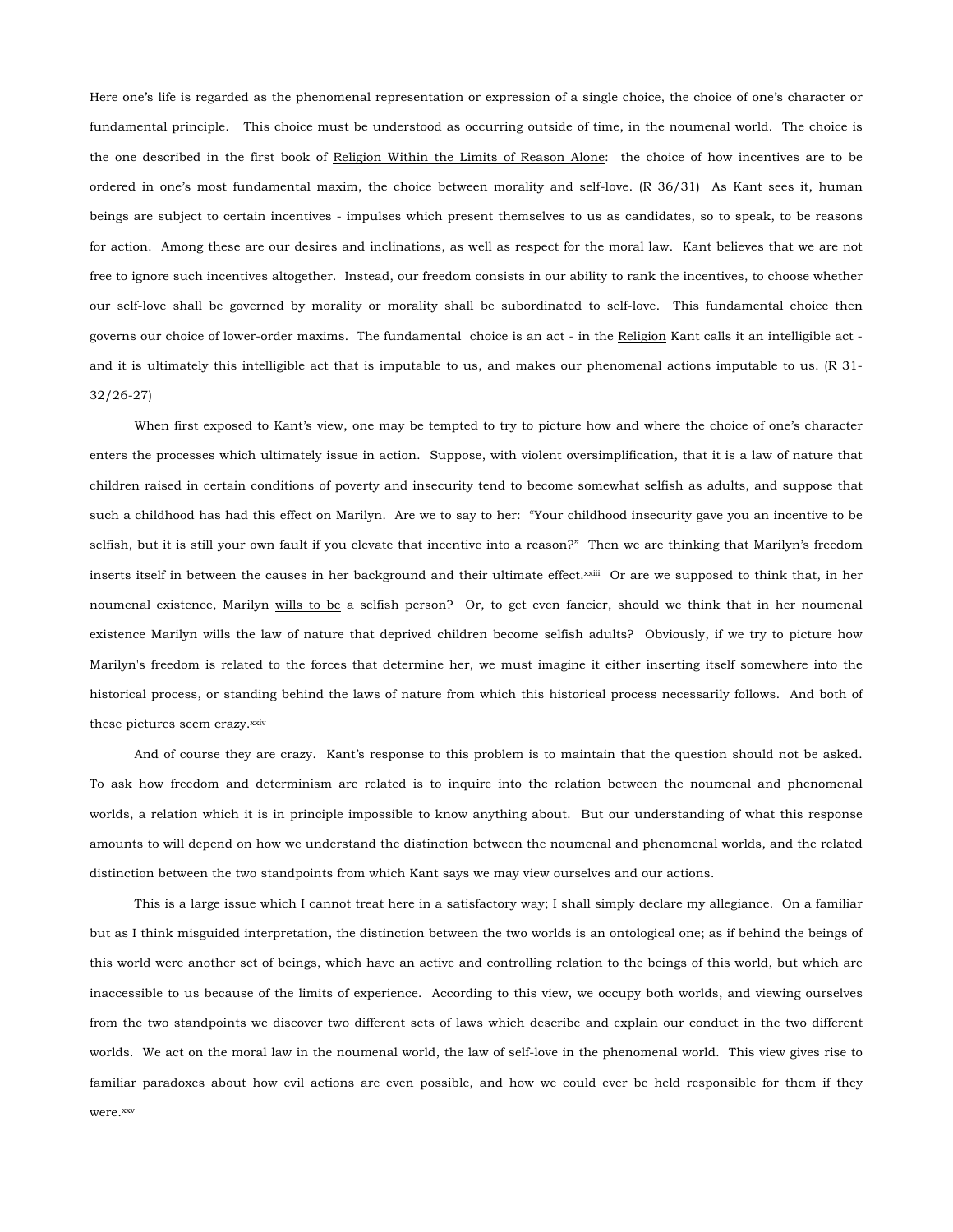On what I take to be the correct interpretation, the distinction is not between two kinds of beings, but between the beings of this world insofar as they are authentically active and the same beings insofar as we are passively receptive to them. The "gap" in our knowledge exists not because of the limits of experience but because of its essential nature: to experience something is (in part) to be passively receptive to it, and therefore we cannot have experiences of activity as such.xxvi As thinkers and choosers we must regard ourselves as active beings, even though we cannot experience ourselves as active beings, and so we place ourselves among the noumena, necessarily, whenever we think and act. According to this interpretation, the laws of the phenomenal world are laws that describe and explain our behavior. But the laws of the noumenal world are laws which are addressed to us as active beings; their business is not to describe and explain at all, but to govern what we do.xxvii Reason has two employments, theoretical and practical. We view ourselves as phenomena when we take on the theoretical task of describing and explaining our behavior; we view ourselves as noumena when our practical task is one of deciding what to do.xxviii The two standpoints cannot be mixed because these two enterprises - explanation and decision - are mutually exclusive.xxix

These two ways of understanding the noumenal/phenomenal distinction yield very different interpretations of Kant's strictures against trying to picture the relation between the noumenal and phenomenal worlds. On the ontological view, the question how the two worlds are related is one which, frustratingly, cannot be answered. On the active/passive view, it is one which cannot coherently be asked. There is no question that is answered by my descriptions of how Marilyn's freedom interacts with the causal forces that determine her. For freedom is a concept with a practical employment, used in the choice and justification of action, not in explanation or prediction; while causality is a concept of theory, used to explain and predict actions but not to justify them.xxx There is no standpoint from which we are doing both of these things at once, and so there is no place from which to ask a question that includes both concepts in its answer.

So, if I am myself Marilyn, and I am trying to decide whether to do something selfish, reflections on the disadvantages of my background are irrelevant. I must act under the idea of freedom, and so I must act on what I regard as reasons. Being underprivileged may sometimes be a cause of selfish behavior, but it is not a reason that can be offered in support of it by a person engaged in it. So although we do not necessarily say of Marilyn: "her background gave her some tough incentives to deal with, but still it is up to her whether she treats them as reasons," that is what she must say to herself. I say that we do not necessarily say this, because, as I am about to argue, whether we say it depends on whether we have decided to enter into reciprocal relations with her and so to hold her responsible. But in that case, it is better regarded as something we say not about but to her. The second-person grammatical form, so rarely privileged in philosophy, is exactly right here, for if anyone besides Marilyn has the right to make this judgment, it is her friends, those with whom she interacts. On the other hand, if I am not Marilyn's friend but a social scientist who is trying to understand and explain her behavior, then my business is not to try to justify her conduct, and for my purposes the causal explanation which makes her selfish actions seem inevitable is the right one to pursue.

The two worlds, or the two views of the world we get from the two standpoints, may seem strangely incongruent, but it is important to see that there is no contradiction. The incongruity simply follows from the fact that we stand in two very different relations to our actions: we must try to understand them, but we must also decide which ones to do.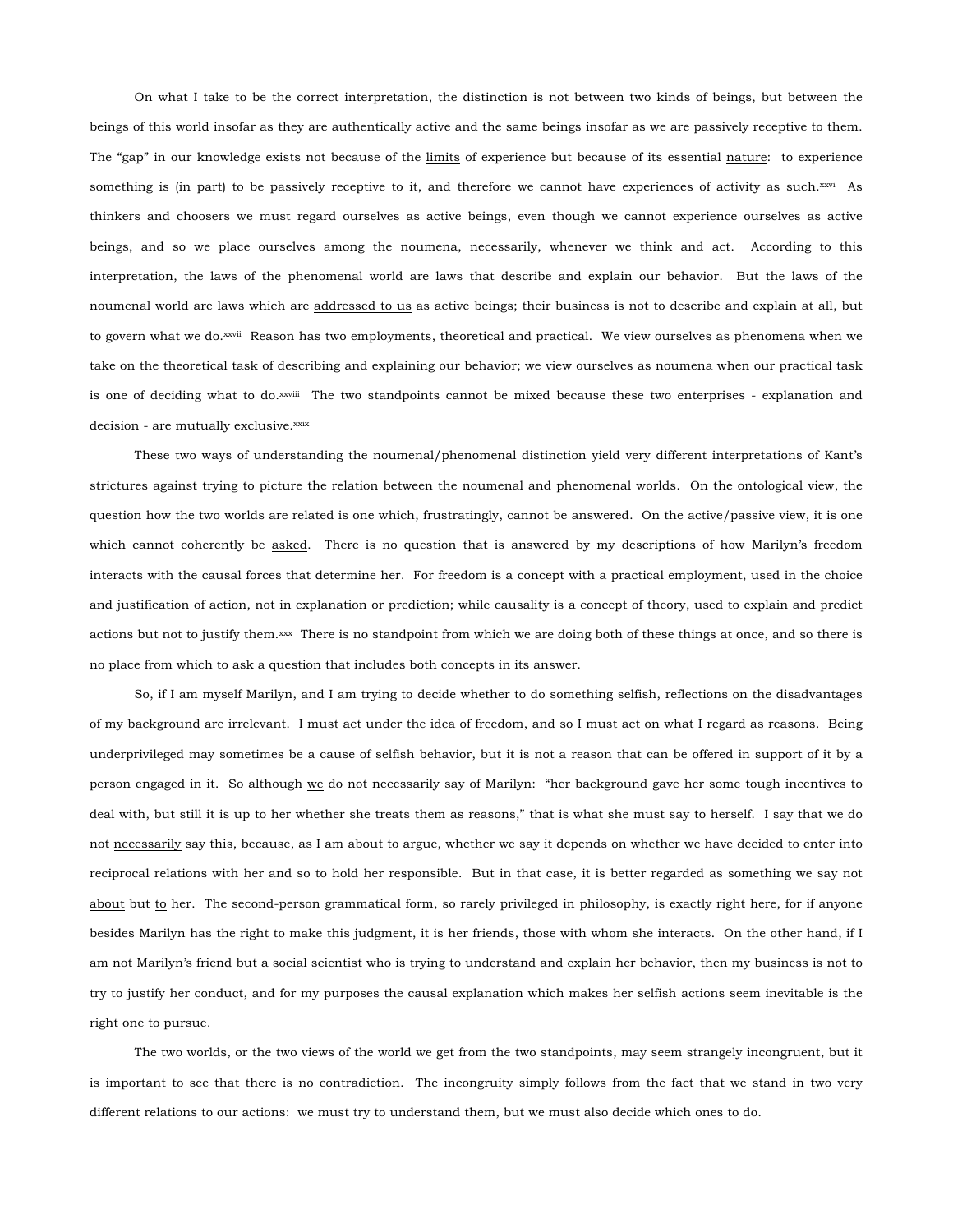## IV. Practical Grounds for Holding People Responsible

But we cannot just leave the matter there. For there are contexts in which we have to mix considerations derived from the two standpoints, and make a moral assessment of someone's action, on the basis of a theoretical explanation of what she did. This occurs when we are making judgments about responsibility: when we must decide whether, for instance, someone is to be exonerated, excused, forgiven, blamed, or not held responsible for a bad action at all.

There are really two problems here. First, given that we can view people and their actions either way, or from either standpoint, what reason do we have for settling on the practical point of view, and holding people responsible, at all?xxxi Second, even if we can discover such a reason, won't Kant's view be intransigent? For if we do regard people as free agents, fellow citizens in the Kingdom of Ends, then it seems as if we must treat them as transcendentally free and so as completely responsible for each and every action, no matter what sorts of pressures they may be under. Yet the obvious fact is that we live in neighborhoods which are at different distances from the Kingdom of Ends, and it seems merciless to give this obvious fact no weight. But it also seems as if the only option Kant provides is to switch to the theoretical standpoint and regard candidates for forgiveness as if they were no more responsible for their actions than small children and animals. The very idea of an action's being excusable or forgivable or understandable seem to bring together explanatory and justificatory thoughts. The doctrine of the two standpoints seems to keep such thoughts resolutely apart.

In response to the first problem, why we hold people responsible at all, it is important initially to separate two issues. One is the issue of holding yourself responsible for your own actions in the context of deliberative choice, and the other is the issue of holding other people and your self at other times responsible. On Kant's view, we first encounter the idea of freedom when we are deciding what to do. We encounter it in the necessity of acting under the idea of freedom, and in the commands of the moral law.xxxii At the moment of decision, you must regard yourself as the author of your action, and so you inevitably hold yourself responsible for what you do. It is only when you think about the actions of other people, and when you think about your own actions at other times, that you can view them from either standpoint. You can take up the position of the social scientist, and regard actions as psycho-social phenomena that need to be explained. Or you can put yourself in the other person's shoes as a decision-maker, and think about what it is like to choose or to do an action of that kind.

Now it seems clear that you cannot restrict the concepts of freedom and responsibility to yourself in the context of deliberative choice. If you did, you would think that the only free agent in the world is me-right-now. But the moral law, which according to Kant presents itself to you in exactly these moments, commands that you treat everyone as an end in himself (C2 29-30/29). Unless you hold others responsible for the ends that they choose and the actions that they do, you cannot regard them as moral and rational agents, and so you will not treat them as ends in themselves. Indeed, unless you regard others and your future self as moral agents, there will be no content to your duties at all, for all duties (according to Kant) are owed either to other persons or to the enduring self (MMJ 241/47; MMV 442-444/105-107). The moral law, announcing itself as the law of your will, would be without content or application. Your relations to other people, and to your self at other times, would be, at best, like your relations to small children and the other animals. But there is more at stake here than just whether you have any duties, for you cannot enter into any reciprocal relations with people whom you do not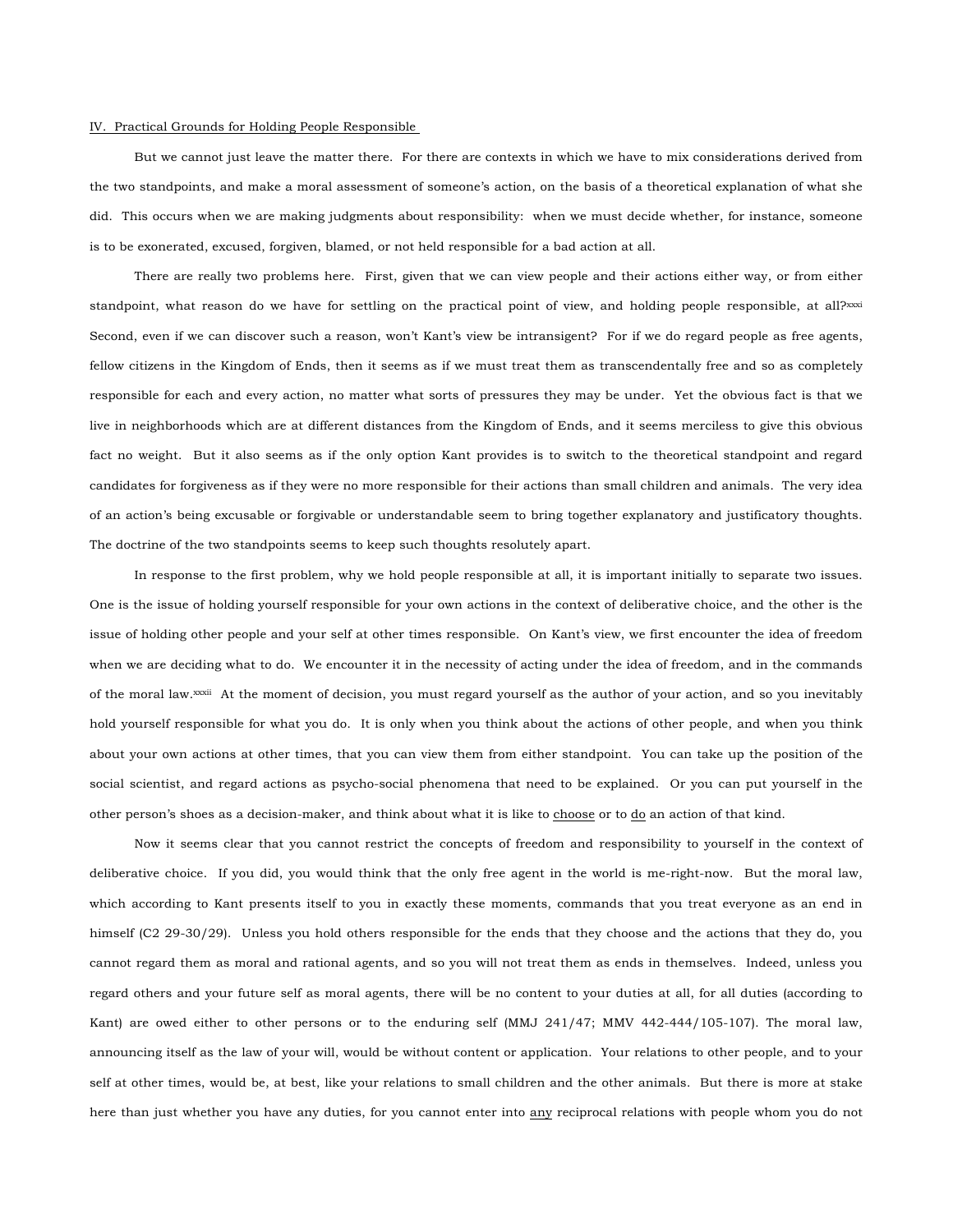hold responsible. Nor can you do this if you do not take responsibility for your own actions at other times, since relationships after all are enduring things.

This is why our reaction to Derek Parfit's nineteenth-century Russian nobleman is that he's wrong, and in particular, that he wrongs his wife. The story goes like this. Parfit's Russian nobleman is now, in his youth, a socialist, and plans to distribute large portions of his inheritance, when he comes into it, to the poor.But he also anticipates that his attitudes will become more conservative as he grows older, and so that he may not think this is the right thing to do, when the inheritance is actually his own. So he asks his wife to hold him to the promise he makes now, to distribute the land, even if he tells her then that he has changed his mind.xxxiii Parfit makes it clear that the case is not like that of Ulysses binding himself to the mast to resist the Sirens' song. The young nobleman does not anticipate that he is going to become irrational, that his judgment will be clouded, or that he will be out of control. He merely believes that he is going to think differently than he does now. This case illustrates my point well. The young nobleman's attitude towards his own future attitudes is essentially a predictive and theoretical one, and, because it is so, he abdicates the kind of responsibility that is necessary for reciprocity: the kind of responsibility that enables people to act in concert. His way of making himself do the right thing is not to take responsibility for doing so, but to give the responsibility to his wife. This may be one way to form the "united will" that Kant says is necessary in marriage, but it is not the right way. The Russian nobleman leaves his wife alone in the standpoint of practical reason, where people who are married must stand together. Her decision is not, as Parfit says, which of these two men, older and younger, is her real husband, the man she loves, the man she has married. Nor, for that matter, would that be just a question about how she feels about them or what she thinks of them. She cannot be married to the older man, later, unless she holds him responsible, and takes him at his word. She cannot be married to the younger one, now, because he has already abandoned her. And further than that: to the extent that it is important to this woman's sense of her own identity, morally and personally, that she is his wife, he leaves her without anything clear to be, and so without anything clear to do. You cannot act in concert with one who does not act in concert with himself. Where our relations are constitutive of our ongoing identities, those with whom we have them must have ongoing identities too.xxxiv

So if you only apply the concepts of freedom and responsibility to yourself at the moments of deliberative choice, you do not have any sort of recognizable moral life at all. No Kingdom of Ends on earth can be sought or realized if responsibility is restricted to its original home in the first person deliberator's perspective.

But notice that all of the reasons I have just given are moral and practical ones. I have been suggesting that holding people responsible is something that we do for moral reasons. The reason we must view another as a fellow rational person rather than as a psycho-social phenomenon is not that he is in fact one of these things rather than the other. In fact, he is both. That another is responsible is what Kant calls a postulate of practical reason: a belief or attitude that can be formulated theoretically, but is practical and moral in its basis. (C2 132-134/137-139) We hold others responsible in the same way that, according to Kant, we "will that there be a God", because it is a condition of our obedience to the commands of the moral law. (C2 143/149) Or, when a more personal relation is at stake, because it is the condition of our submission to the imperatives of love.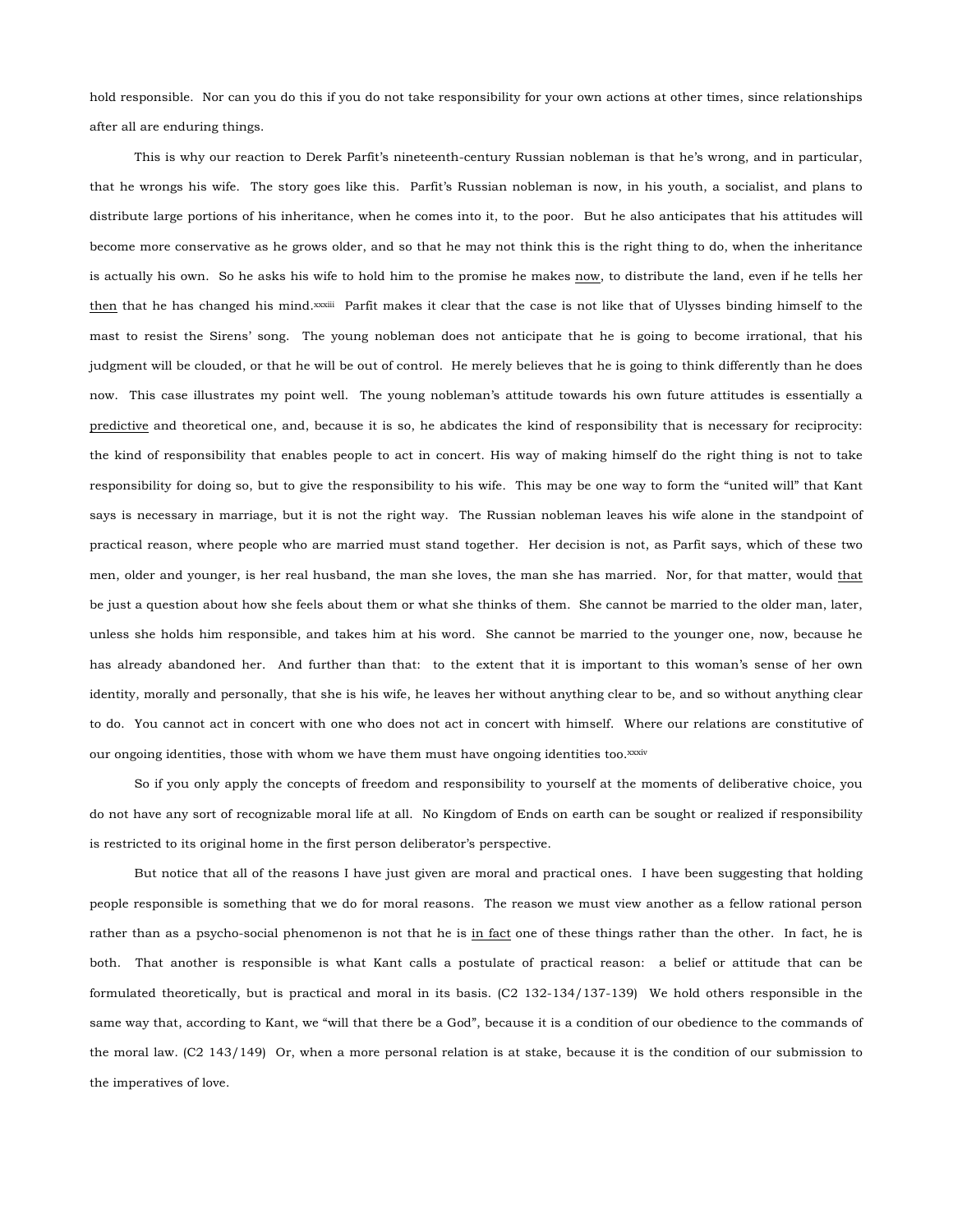No doubt this way of putting it makes it all sound more deliberate and voluntary than it really is. We do not, of course, simply decide whether to hold other people responsible in general; reciprocal relations and the attitudes that characterize them are, as Strawson argues, too deeply imbedded in the framework of human life to "come up for review", and reactive attitudes, or at least the feelings that accompany them, cannot always be helped.xxxv But as Strawson himself observes we do make these decisions in particular cases, and even more frequently we make decisions about whether to identify with our reactive feelings or not. If I have decided not to hold someone responsible, I may view my rage at him as *mere* inevitable emotion, like the rage provoked in everyone except saints by recalcitrant home appliances and fractious infants. Still, it might be better to put my point a different way. The idea is not that we deliberately decide to hold people responsible in general, but that our commitment to this view of others and our commitment to the moral life issue together from the standpoint of practical reason. Holding others responsible is an inevitable concomitant of holding ourselves so, both in particular personal relations and in more general moral ones. To share our ends and reasons is to share the standpoint from which those ends and reasons are generated. The citizens of the Kingdom of Ends make their decisions in congress; the noumenal world is, above all, a place that we occupy together.

#### V. Mitigating Moral Judgment

Now while this explains why we hold others responsible, and why our doing so has and must have a practical basis, it does not solve the problem of what now appears to be Kant's intransigence. The moral command that we hold others responsible seems as absolute as it would be if we had theoretical knowledge that they were indeed transcendentally free. Kant does not separate the grounds for holding people responsible in general, from the grounds for holding them responsible for particular actions. And so it seems as if holding someone responsible in general amounts to holding her responsible for everything she does. The flexibility with which I credited the practical account of attributions of responsibility does not seem to follow readily from Kant's view.

Some of the things Kant says, however, suggest that there is room for such flexibility. I will discuss two kinds of considerations, mentioned by Kant, which may be used to guide our decisions whether to hold people responsible for particular actions and reactions, and in particular, to mitigate the intransigence that seems required by the commitment to treating others as persons.

The first consideration springs from what I call Kant's practical compatibilism. Although Kant endorses both free will and determinism, he is not a theoretical compatibilist. Kant does not believe that these two things can be reconciled from a single point of view, as his contempt for Leibniz's automaton spirituale, which he says has "the freedom of a turnspit," shows.(C2 97/100-101) And yet this does not stop him from adjuring politicians that "a good constitution is not to be expected from morality, but conversely, a good moral condition of a people is to be expected only under a good constitution." (PP 366/112-113) Nor does it stop him from detailing a theory of moral education designed to awaken our sense of our own autonomy.xxxvi To the extent, or in the sense, that Kant believes that virtue can be taught, or made to flower by a good constitution, he must believe that it can be caused.xxxvii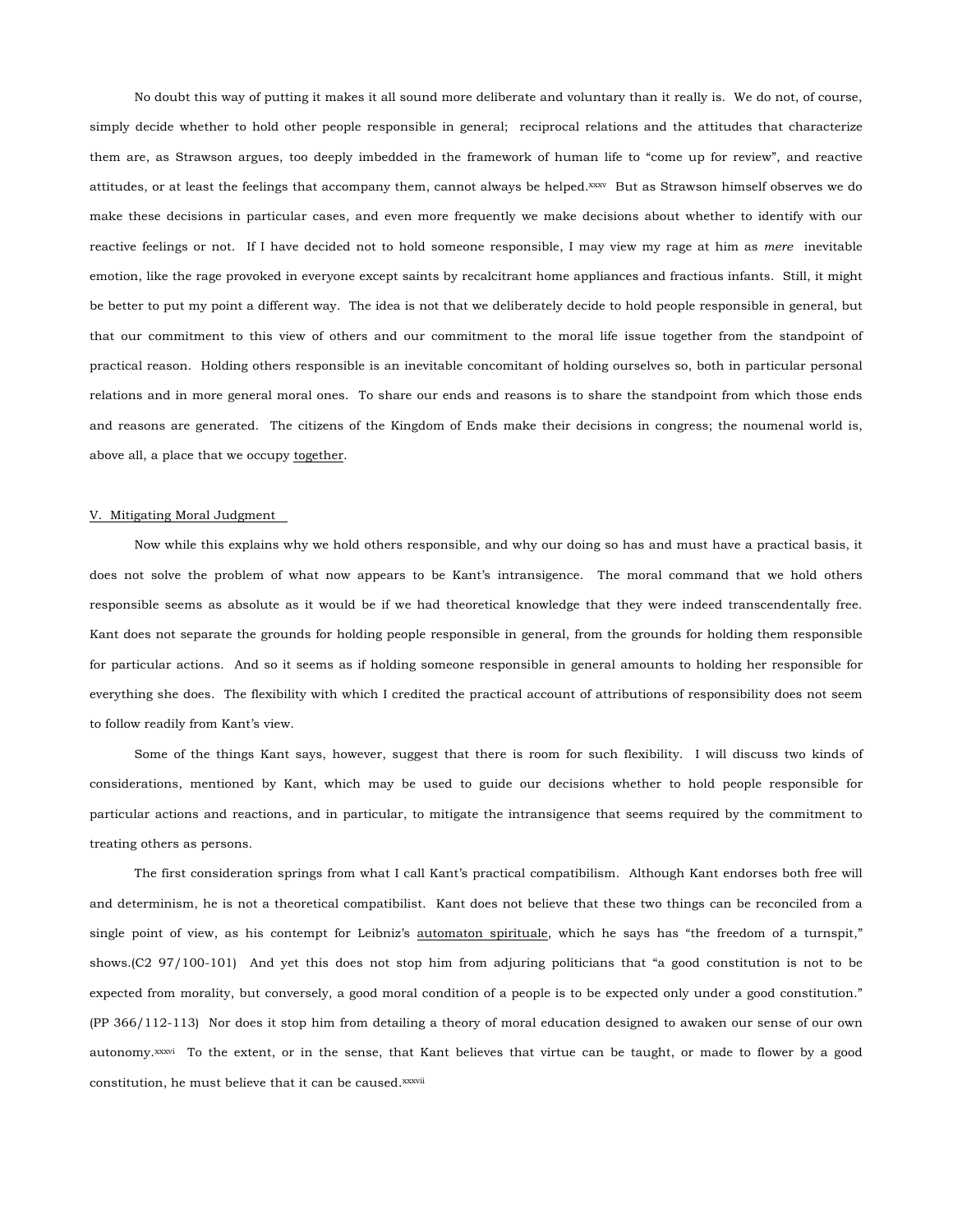Readers of Kant may want to deny this, for in the Groundwork, Kant says that insofar as we are members of the world of sense, our actions "must be viewed as determined by other appearances, namely, desires and inclinations." (G 453/54) But this remark is actually somewhat misleading. Insofar as we view our actions as phenomena we must view them as causally determined, but not necessarily as determined by mere desires and inclinations. We can still view them as determined by moral thoughts and moral aspirations; only from this point of view, those must themselves be viewed as determined in us. For instance, I might explain someone's doing the right thing by saying that she did it because she values humanity as an end in itself, and I might in turn explain that fact by showing how she received a moral education. And, for that matter, I might explain how that kind of education is possible by appealing to a psychological or even psychoanalytic theory, such as Freud's, of how human beings develop a conscience or superego. A deterministic account can be a deterministic account of moral motivation itself - it does not have to bypass morality and pretend we do everything for the sake of happiness. The element of truth in what Kant says is that a deterministic account necessarily leaves out what is distinctively good about moral motivation. From a merely theoretical and explanatory point of view moral interest is on a footing with inclination. We may imagine the cynic saying: "it doesn't really matter how she came to treat humanity as an end in itself. It is what she likes to do, so she is still pursuing her own happiness." When moral motivation is viewed theoretically, it can be distinguished from inclination only by its content. It's special source, in the agent's autonomy, does not show up.

Kant's practical compatibilism suggests that it may be reasonable, when we are deciding whether and when to hold people responsible, to take into account such things as upbringing and education. Depending on the particular circumstances, the fact that someone has had a good moral education may provide a special reason either for forgiveness or for blame, and our decisions about whether to hold him responsible may be governed accordingly. Or it may by itself, quite apart from prediction, provide a special reason for holding someone responsible. When the community has done all it can to make someone good, then there may be no further outlet for respect for humanity, than to blame him if he goes wrong.xxxviii

Another kind of consideration comes from Kant's iterated demand, in the Metaphysical Principles of Virtue, for generosity of interpretation. As I mentioned at the beginning of my discussion, Kant believes that we cannot know people's most fundamental or intelligible characters. But he censures contempt, calumny, and mockery as much for their disrespectful and ungenerous nature as for their lack of a theoretical basis.(MMV 462-468/127-133) He says, for instance, "One should cast the veil of philanthropy over the faults of others, not merely by softening but also by silencing our judgments." (MMV 466/132) Our theoretical estimate of another person's character may be set aside in favor of our respect for the humanity within him. The reproach of vice, according to Kant,

… must never burst out in complete contempt or deny the wrongdoer all moral worth, because on that

hypothesis he could never be improved either - and this latter is incompatible with the idea of man, who as

such (as a moral being) can never lose all predisposition to good. (MMV 463-464/129)

Kant compares this to the duty, when someone makes an error, not just to deem him stupid but to try to determine how the mistaken view could have seemed reasonable to him. We are to do this in part in order to "preserve the mistaken individual's respect for his own understanding." (MMV 463/129) But regarding a person as stupid or making her errors seem reasonable are not our only options in these cases. Sometimes we can best preserve someone's self-respect, as well as our own respect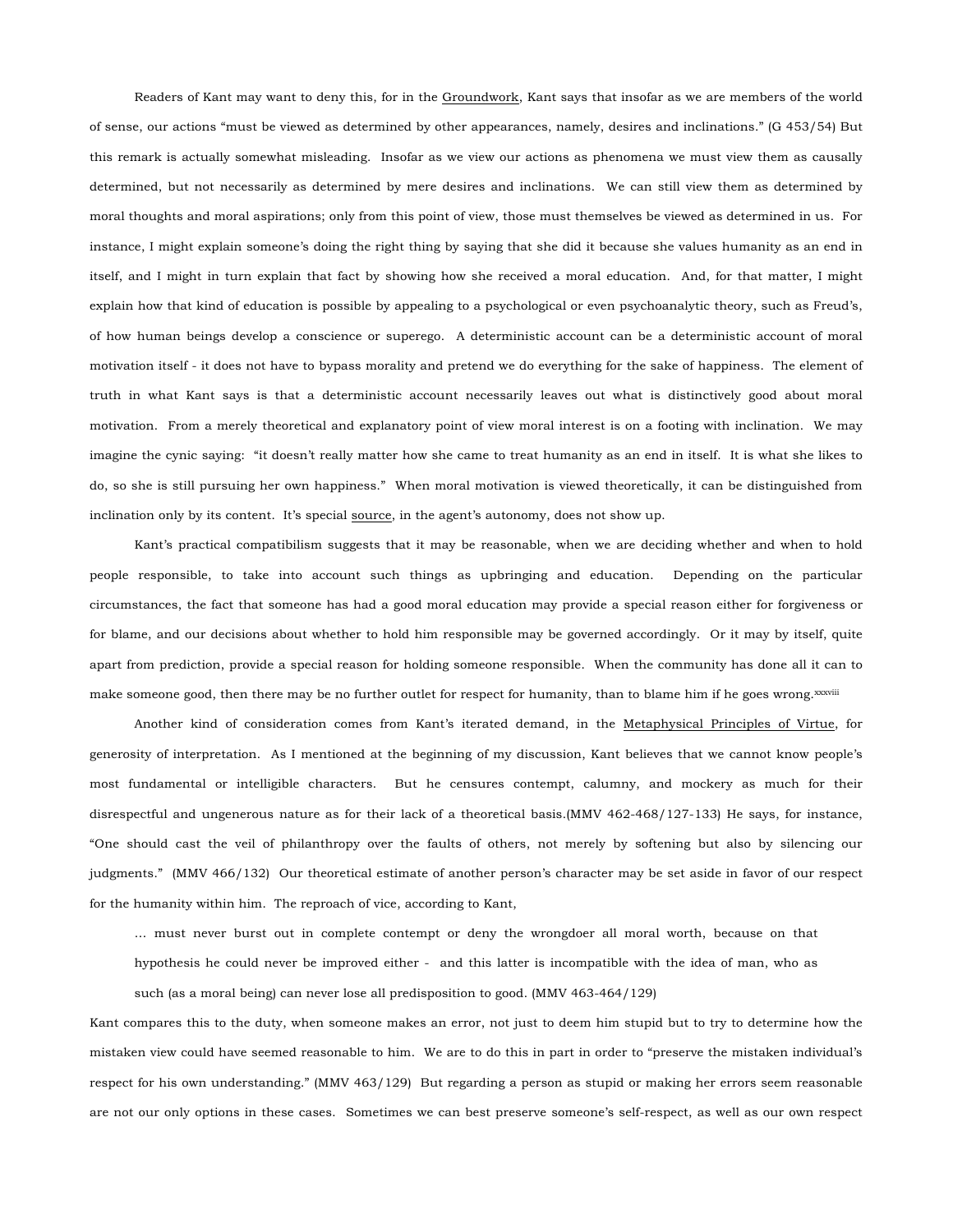for her, not by making her errors seem reasonable, but by laughing them off as the result of transitory emotion or exhaustion. The same is surely true in the moral realm. Respect for someone's humanity is not always best expressed by holding him responsible for each and every action. It may be better to admit that even the best of us can just slip. Indeed Kant's own doctrine of moral progress, in Religion Within the Limits of Reason Alone, has this implication. The phenomenal expression of a noumenally good will is not perfect action in all cases, but progress towards the better.(R 47-48/43) If an anomalous action intrudes into a course of steady progress in virtue, we might find it in our hearts simply to dismiss it as atavistic or transient, or sometimes without any explanation at all. We simply say "He isn't himself."

#### VI. Conclusion

 $\overline{a}$ 

On the whole, Kant's view is that we must always hold ourselves responsible, and that we should as far as possible always hold other people responsible. But this is not because people's noumenal freedom is known to us as a theoretical fact. It is because of the respect which the moral law commands us to accord to the humanity in every person. We hold one another responsible because this is essential to our interactions with each other as persons; because in this way we together populate a moral world. We may disagree with Kant about some of the details of how respect for humanity is best expressed, but his theory captures the essential idea that attributions of responsibility have a practical basis. To view people theoretically, as objects of knowledge, is to view them as part of the world that is imposed upon us through the senses, and, to that extent, as alien. But insofar as we are noumena, or active beings, we join with others in those intersubjective standpoints which we can occupy together, either as thinkers or as agents. When we enter into relations of reciprocity, and hold one another responsible, we enter together into the standpoint of practical reason, and create a Kingdom of Ends on earth.

<sup>i</sup> I have many people to thank for help with this paper. Ken Simons provided extensive and helpful comments which prompted me to make a number of revisions. Sidney Axinn, Charlotte Brown, Dan Brudney, and Jay Schleusener read and commented on various versions. I presented the paper to several philosophy departments and found all of the discussions helpful; special thanks are owed to audiences at UCLA, the University of Vermont, and the University of Michigan. A short version of the paper, entitled "Holding People Responsible," was presented at the VIIth International Kant Congress and is forthcoming in the proceedings of that meeting.

ii Nicomachean Ethics IX.9 1170b 6-7, with parentheses removed. From the translation by W.D. Ross in The Basic Works of Aristotle, ed. Richard McKeon (New York: Random House, 1941), p. 1090. Henceforth cited parenthetically in the text as NE followed by the Bekker page, column, and line references and then the page number from the translation.

iii My reasons for these doubts will become apparent in the course of the paper, although I will not discuss them in the text. If the argument of this paper is correct, the decision whether to hold someone responsible is governed by a variety of considerations, rather than determined wholly by facts about the person. One might think that the legal use of the concept of responsibility requires that the issue of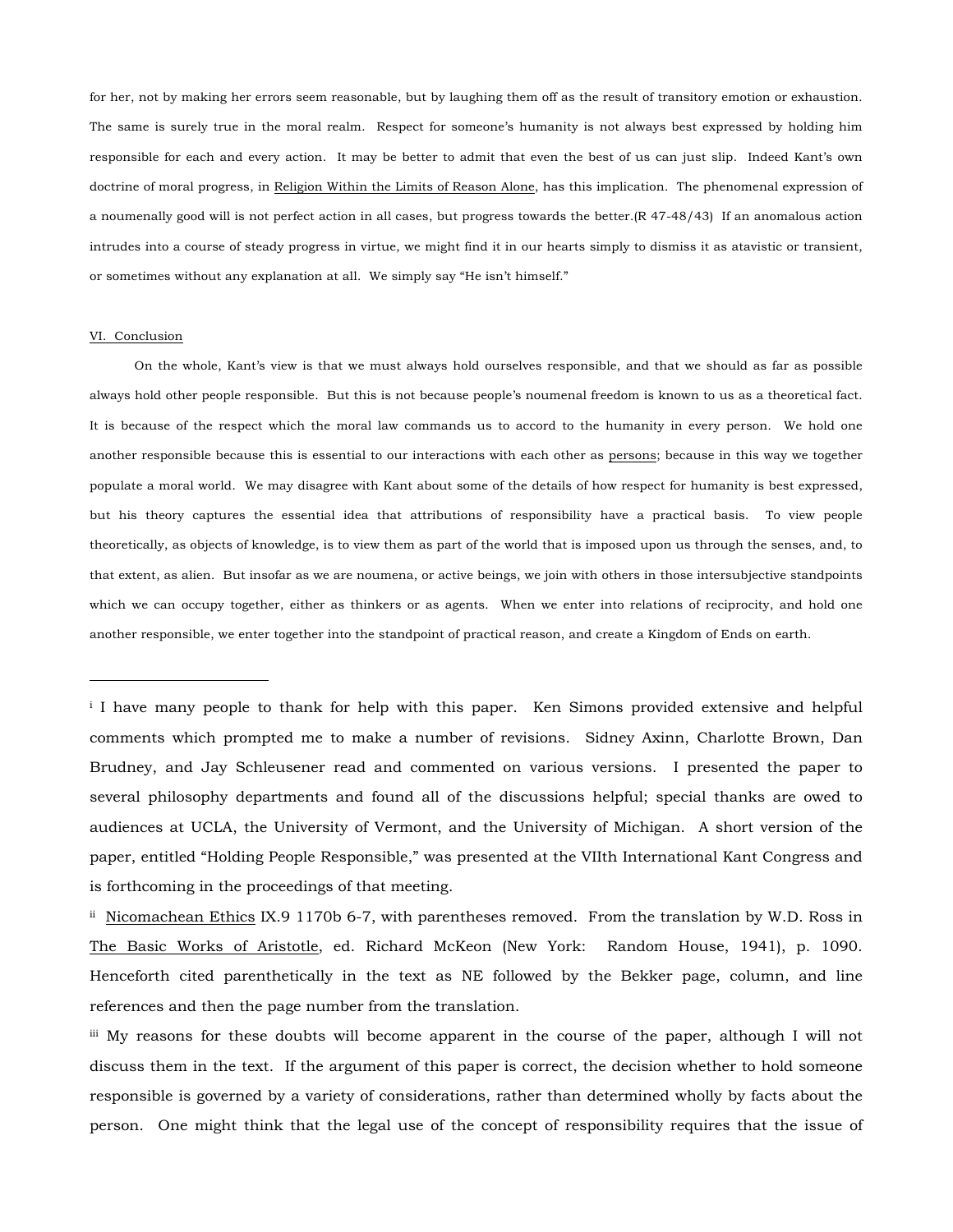whether a person is responsible be determinable by such facts. Did he understand what he was doing? Does he know right from wrong? If so my view might cause difficulties for it, unless the legal use is not as continuous with the moral use as some believe. I am not sure what to think about that. However, it is important to notice that my doubts concern the particular uses to which the concept of responsibility is sometimes put in our legal system. In a general and philosophical way, the justification of the penal system may rest on our will, as social contractors, to hold one another responsible. But this legal use of the concept of responsibility admits of the moral and practical foundation I describe in this paper, and indeed probably requires it. We have no general reason to believe that our fellow citizens are for the most part rational and moral people, who only occasionally go haywire or fall into sin. If I am right, we do have a general reason to hold them responsible: it is because they are our partners in the social contract.

 $\overline{a}$ 

iv This is clear from the structure of their theories. But for some more specific statements, see for example the opening paragraph of Francis Hutcheson's Inquiry Concerning Moral Good and Evil (in D.D. Raphael, British Moralists, (Hackett, 1991) Volume I, p. 261); Hume's statement of the central question of his moral philosophy on p. 456 of The Treatise of Human Nature (ed. L. A. Selby–Bigge and P. H. Nidditch. Oxford: Clarendon Press, 1978). The complaint applies less straightforwardly to Smith, whose theory in general is more sensitive to the perspective of the agent than those of his predecessors. But see, for instance, the opening lines of I.i.5 of The Theory of Moral Sentiments (Indianapolis: Liberty Classics, 1982), p. 23.

<sup>v</sup> Matthew 7:1. Where I have cited or referred to Kant's works in this paper I have inserted the reference into the text. As is standard, in each case except the Critique of Pure Reason and the Lectures on Ethics, the first page number refers to the Prussian Academy Edition of Kant's works *(Kants gesammelte Schriften. Preussische Akademie der Wissenschaften* : Berlin, 1900-1942), and the second to that of the translation used. The following abbreviations are used:

**G** Grounding for the Metaphysics of Morals.(1785) Prussian Academy Edition Volume IV; James Ellington's translation in Immanuel Kant: Ethical Philosophy. Indianapolis: Hackett, 1983. Although I have used Ellington's translation, I refer to the Grundlegung as the Groundwork.

**C1** Critique of Pure Reason . ( 1st ed.1781, 2nd ed.1787) Page numbers of the A and B editions are followed by those of the translation by Norman Kemp Smith. New York: Macmillan, St. Martin's Press, 1965.

**C2** Critique of Practical Reason. (1788) Prussian Academy Volume V; Lewis White Beck's translation. Indianapolis: Bobbs-Merrill Library of Liberal Arts, 1956.

**LE** Lectures on Ethics.(1775-1780) edited by Paul Menzer from the notes of Theodor Friedrich Brauer, using the notes of Gottlieb Kutzner and Chr. Mrongovius; translated by Louis Infield. London: Methuen & Co., Ltd., 1930; rpt: New York, Harper Torchbooks, 1963; current rpt: Indianapolis, Hackett Press.

**MMV** The Metaphysical Principles of Virtue. (1797) Prussian Academy Volume VI; James Ellington's translation in Immanuel Kant: Ethical Philosophy. Indianapolis: Hackett, 1983.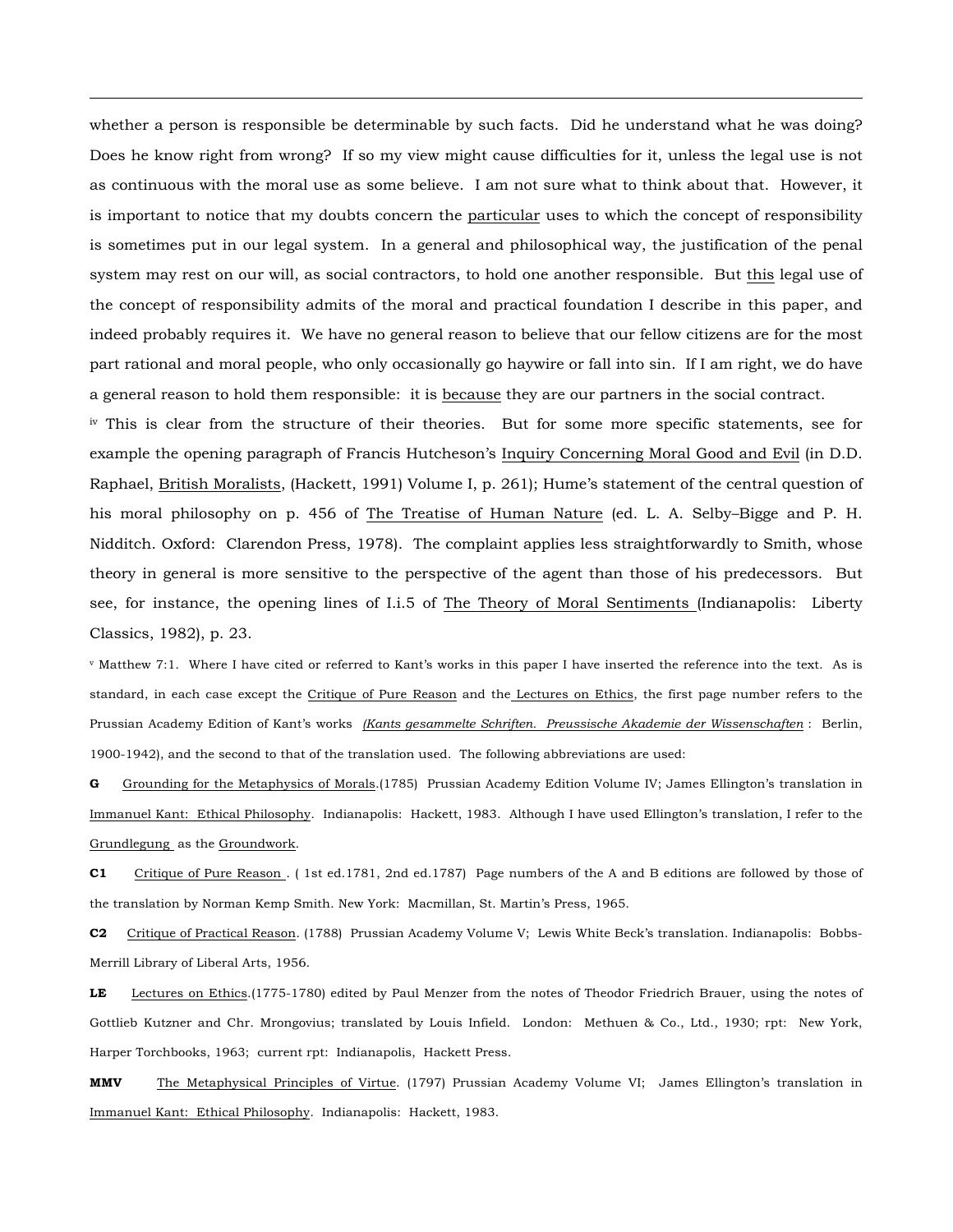**MMJ** The Metaphysical Elements of Justice. (1797) Prussian Academy Volume VI; John Ladd's partial translation. Indianapolis: Bobbs-Merrill Library of Liberal Arts, 1965.

**PP** Perpetual Peace. (1795) Prussian Academy Volume VIII, translation by Lewis White Beck in On History, edited by Lewis White Beck. Indianapolis: Bobbs-Merrill Library of Liberal Arts, 1963.

**R** Religion Within the Limits of Reason Alone. (1793) Prussian Academy Volume VI; translation by Theodore M. Greene and Hoyt H. Hudson. La Salle, Illinois: Open Court, 1934. rpt. New York, Harper Torchbooks, 1960.

vi We have two somewhat different uses of the term "responsible." When we say someone is responsible for an action or attitude, we imply that she is a candidate for praise or blame. But when we say someone is a responsible person, we imply that she is reliable, resourceful, trustworthy, and self-controlled. The notion I want is a combination of these but more like the second: we think of the person as someone who should be regarded as reliable and trustworthy and so forth, and therefore as a candidate for praise and blame.

vii See David Hume, An Enquiry Concerning Human Understanding (in Enquiries Concerning Human Understanding and Concerning the Principles of Morals by David Hume. ed. L.A. Selby-Bigge, 3rd. ed. with text revised and notes by P.H. Nidditch. Oxford: Clarendon Press, 1975): pp. 183-192. I borrow the term "circumstances of justice" from John Rawls in *A Theory of Justice*. (Cambridge: Harvard University Press, 1971): pp. 126ff.

viii These remarks obviously assume a particular reading of Kant's Formula of Humanity, according to which what is involved in treating someone as an end-in-itself is respecting her as a rational being, whose choices confer value on their objects, and whose actions must be left to her own autonomous decision. I defend this reading in two articles, "Kant's Formula of Humanity" Kant-Studien, Band 77, Heft 2 (April 1986): pp. 183-202, especially pp. 197-200; and "The Right to Lie: Kant on Dealing with Evil" Philosophy and Public Affairs, Volume 15, Number 4 (Fall 1986): pp. 325-349; especially pp. 330- 337.

ix See note 15 for some remarks on this point.

 $\overline{a}$ 

x Here, as several readers have pointed out to me, I am obviously discussing very close and intimate friendships, and saying things that do not hold of less personal but still particular relationships. In these cases perhaps the right thing to say is that reciprocity is heightened, but only in a certain sphere of activity. The members of a committee or a department, for example, must take action and make decisions together, and this involves a commitment to treating each another's contributions to these decisions as responsible ones and each other's wishes about them as having weight. This is a heightened form of reciprocity, although only within a delimited sphere. But within this sphere what is involved is like friendship. The comparison of factionalized departments to unhappy marriages is a good one. When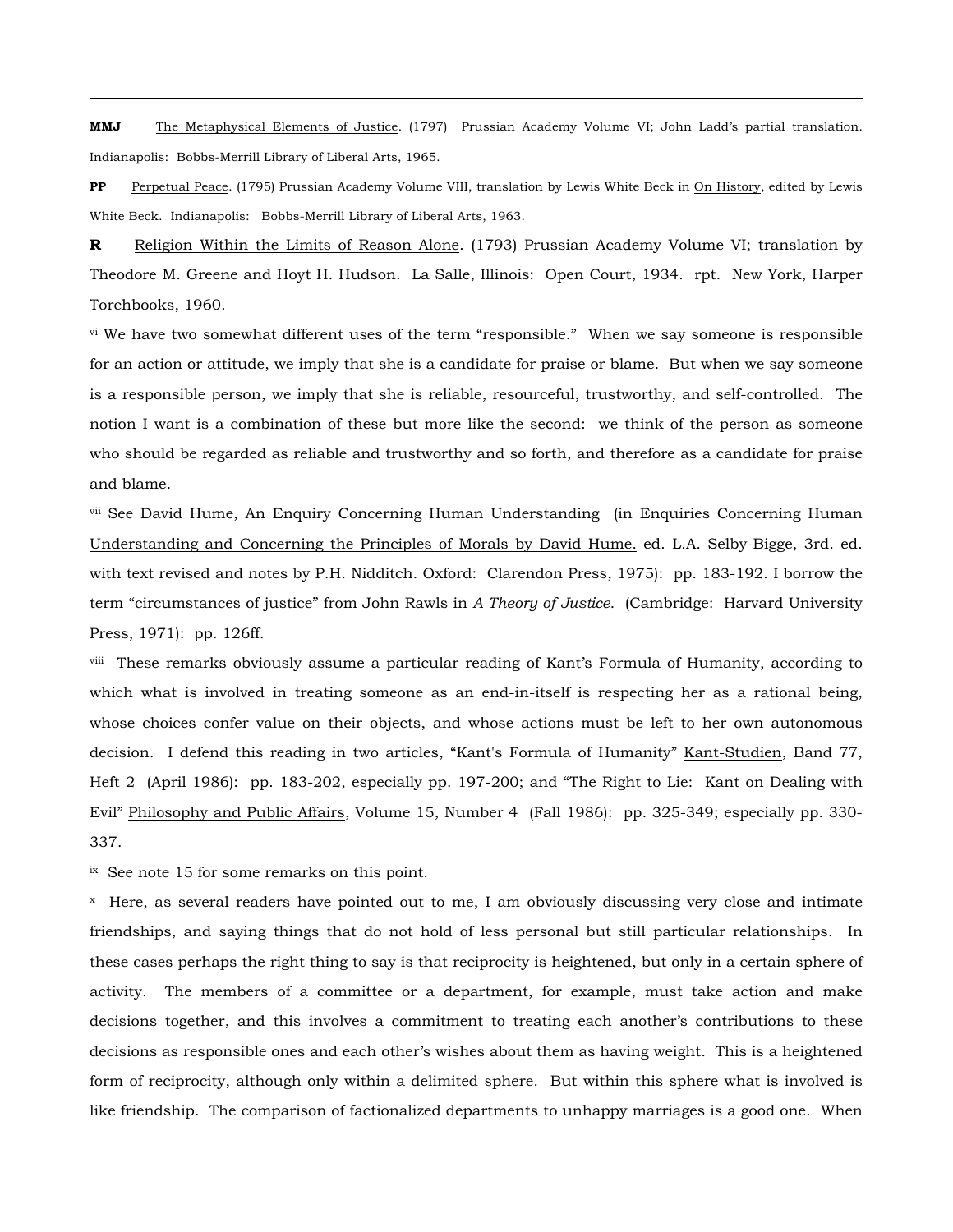reciprocity breaks down, and the entity is held together only by formal institutional mechanisms, it is not only its pleasantness but also its moral character deteriorates.

 $\overline{a}$ 

xi Sometimes Kant unfortunately changes his ground and says the problem is precisely that we don't want the other person qua that person, but only qua member of a particular gender. (LE 164) This is nonsense, and spoils what I take to be of interest in his point.

xii In the Groundwork, Kant suggests that in the Kingdom of Ends everything either has a market price, an affective price, or a dignity. Ordinary commodities have market prices, art objects have affective prices, and human beings have dignity. (G 434-435/40) Thus my suggestion in the text is that Kant is not worried that sexual desire reduces its object to something with a market price, but to something with an affective price. This suggests two further reflections. The first is interpretive. Whatever has a price, Kant claims, can be replaced by something else as its equivalent. This is already an odd thing to say about art objects, but it may explain why he was driven to make the bizarre claim mentioned in note 11 above: that we do not desire another as a person but as a member of a gender. The second is more general. Many people seem to be more skeptical about the respectability of offering yourself as a direct object of enjoyment than about the respectability of offering your services; especially, of course, if you are a woman. Actresses, entertainers, and models have often been regarded as disreputable characters; while cleaning ladies, nurses, and sales clerks are not thought thereby to degrade themselves. People may even have the obscure feeling that the character actor is more respectable than the movie star, and in this case Kant's analysis fits; for what the movie star offers for our delight is not her talents but simply herself. The view, perhaps surprising but not completely at odds with our intuitions, is then this: being useful is no threat to your dignity, but being delectable is. I do not say this to join forces with those who have criticized movie stars, of course, but rather to urge that they are unusually dependent upon the good will and delicacy of their audiences.

xiii Again Kant spoils his point, by making an oddly metaphysical-sounding argument that the lover only wants your sexuality but that "It is not possible to have the disposal of a part only of a person without having at the same time a right of disposal over the whole person, for each part of a person is integrally bound up with the whole." (LE 166) But perhaps the argument that sexual love wants its object to be entirely at its disposal can still be made, and made on more interesting grounds than the ones Kant appeals to here. Pursuing this line of thought might have forced Kant to admit that the problem he is concerned with here is more of a problem about sexual love than about casual sexual encounters.

xiv It is clear from the way Kant sets the problem up in the Lectures on Ethics that he sees the problem as arising, so to speak, from the point of view of the sexual object. (LE 164) This point should be detachable from the familiar view, which he also sometimes seems to have in mind, that this fact makes the morality of sexuality more of a problem for a woman.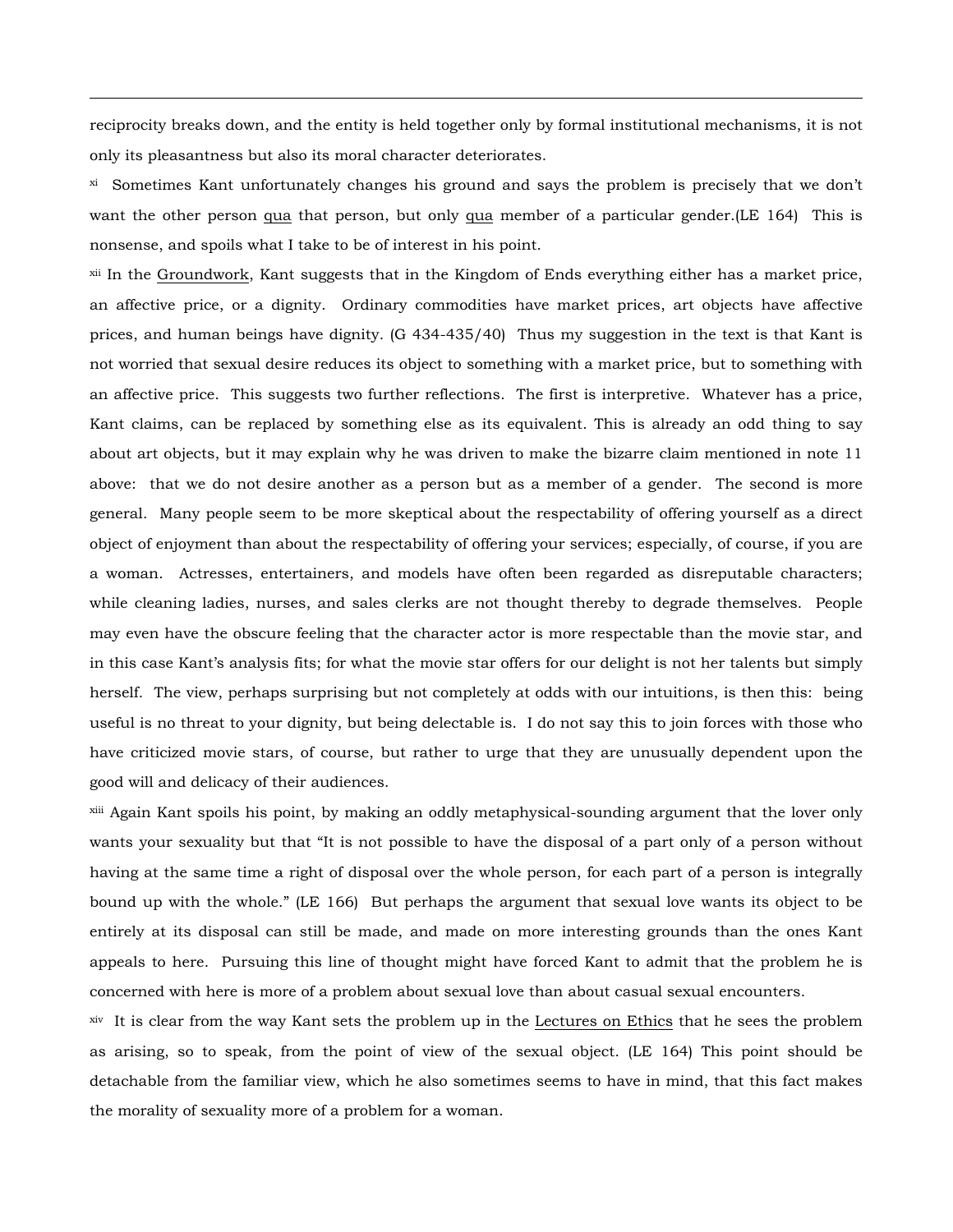xv In public discussions of this paper, several people pointed out that more needs to be said about the sense in which one is restored to oneself in these relationships. Lawful freedom is not the same as lawless freedom; the condition to which one is restored is not the same. Kant makes this clear in a rather forceful way when he says that marriage produces a unity of will. The kind of reciprocity I am discussing here is not mere exchange, from which one can walk away. What is exchanged is a part of one's practical identity, and what results is a transformation of that identity. Kant's account of marriage is clearly based on Rousseau's account of the social contract, in which "each person gives himself whole and entire" and "in giving himself to all, each person gives himself to no one. And since there is no associate over whom he does not acquire the same right that he would grant others over himself, he gains the equivalent of everything he loses…." Rousseau certainly thinks that this produces a change of identity, since he says it is what transforms a human being from "a stupid, limited animal into an intelligent being and a man." (Rousseau, *On the Social Contract*, trans. Donald A. Cress. Indianapolis: Hackett, 1983: pp. 24-27) This aspect of Kant's view of personal relations has a number of striking implications, among them some that address contemporary criticisms of Kant. From a feminist perspective, Kant has sometimes been accused of denying that personal relationships can be constitutive of identity. See for instance Sally Sedgwick, "Can Kant's Ethics Survive the Feminist Critique?" (Pacific Philosophical Quarterly 71 (1990): pp. 60-79, especially p.74) And it has also been argued that his ethics requires that the moral agent be completely impartial among persons in some undesirable way. See for instance, Bernard Williams, "Persons, Character and Morality" in Moral Luck (Cambridge: Cambridge University Press, 1981): pp. 1-19, especially pp. 16-18. In my view Kant's theory of personal relations provides grounds for challenging both of these views. I hope to pursue these points sometime. <sup>xvi</sup> Not translated in Ladd. Kant does not draw this conclusion, of course. But he comes close. For he goes on to raise the obvious question whether the marriages of his time, which declare the husband to be

 $\overline{a}$ 

master, are real marriages, and to assert absurdly that so long as the inequality is really only based on the natural superiority of the man's faculties it is no inequality at all. Both the feebleness and the moral irrelevance of this excuse for inequality suggest the conclusion in the text.

xvii In The Possibility of Altruism (Princeton: Princeton University Press, 1970: 83), Thomas Nagel argues that resentment, for instance, involves the thought that the person resented had a reason to act differently than he did. If this is right, and personal relations essentially involve the sharing of reasons, it is clear why personal relations especially involve such reactive attitudes.

xviii See Strawson, Freedom and Resentment and Others Essays (London: Methuen & Co., 1974), p. 4.

xix In his discussion of Gauguin in "Moral Luck," Bernard Williams suggests that, even if we accept Gauguin's success in painting as a justification for his desertion of his family, his family need not do so. Williams thinks that this is because you can do something justified and yet leave some people with a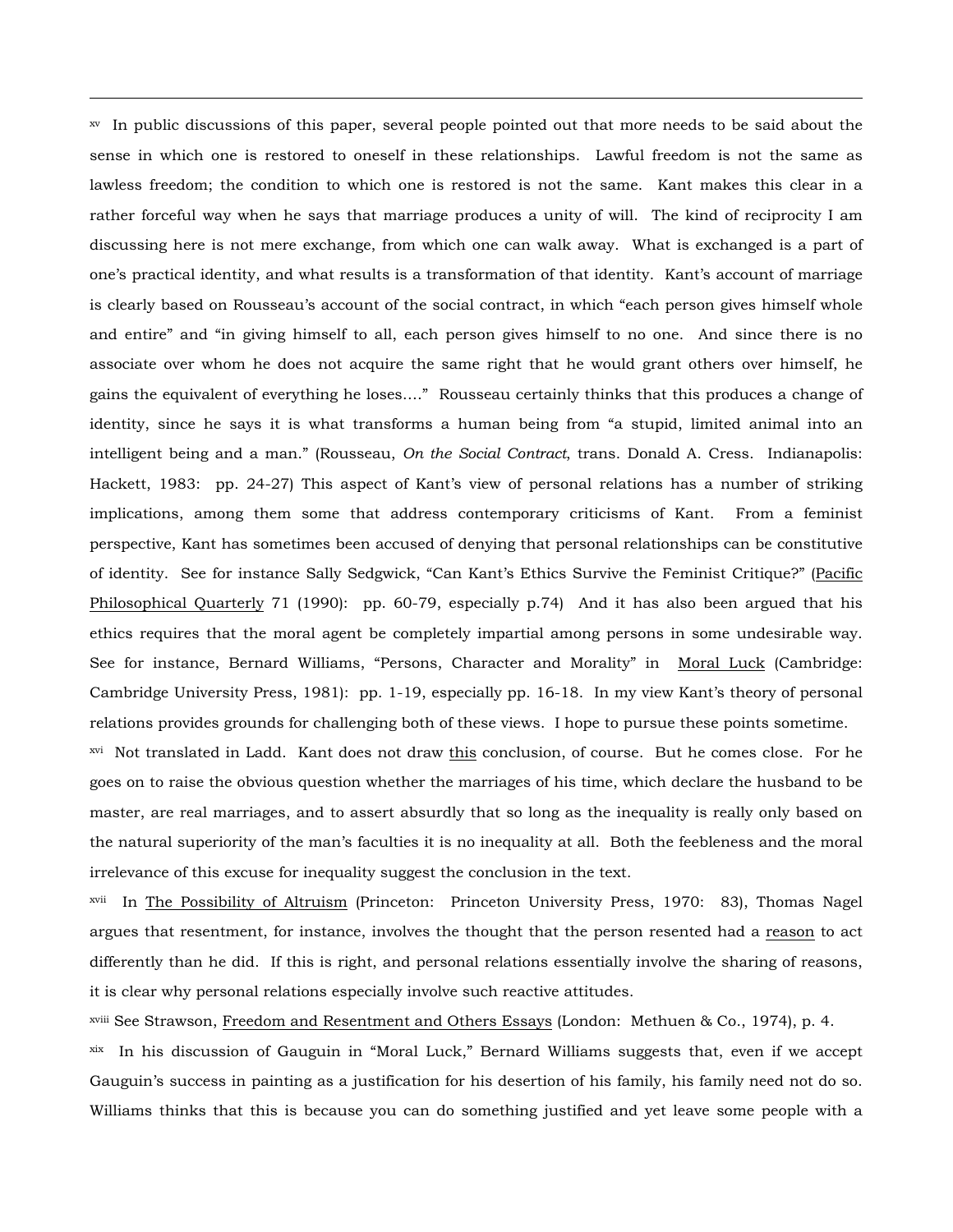justified complaint. Leaving aside that question, on my view we may at least say this: given Gauguin's belief in his vocation, we may find his desertion of his family understandable and forgivable - just another instance of the strains which the institution of marriage places on the moral life - while his wife certainly need not find in this a reason for forgiveness at all. See Williams, "Moral Luck" in Moral Luck (Cambridge: Cambridge University Press, 1981): pp. 20-39; and especially pp. 36-37.

 $\overline{a}$ 

 $x^2$  There are others, of course. For instance, one who knows you well may use his knowledge to manipulate you psychologically. And there is also the simple risk that while you are opening your heart, the other is holding back. Few things are as disconcerting as the discovery that someone in whom you have confided a certain kind of secret or thought or feeling has secrets or thoughts or feelings of a similar kind, which she has not in turn shared with you. This may make you feel exposed, watched, or objectified. You do not need to think that she was spying on or judging you in order for this to hurt; the bare failure of reciprocity is enough.

xxi We must suppose this, more specifically, to avoid falling into the third antinomy. (C1 A444 & B472- A452 & B480 / 409-415)

xxii In this sketch of Kant's view I skate over the differences between Kant's accounts of how we arrive at the idea of our own freedom in the Third Section of the Groundwork for the Metaphysics of Morals and in the Critique of Practical Reason. In the Groundwork, Kant's emphasis is on our consciousness of the spontaneity of reason in the production of ideas in general; in the Critique of Practical Reason, it is on our awareness of the moral law and of our ability to act from it (the Fact of Reason), which he says reveals our freedom to us. (See the references in the text and C2 30-31/30-31) I believe that Kant revised his argument because the spontaneous production of ideas only places us among the noumena as thinkers. To be among the noumena as agents, we must be able to act from pure ideas, and for this, the positive conception of freedom which is found only in the categorical imperative, as well as our ability to act from that conception, are necessary.

xxiii This account, which of course is not Kant's, resembles the more traditional rationalist account: incentives incline but do not determine the will. Kant does think that this is how we must regard our own incentives from the practical point of view.

<sup>xxiv</sup> It is important to say that the claim is only that it is crazy to regard Marilyn's noumenal will, taken by itself, as standing behind the laws of nature. Whether Kant thinks that all rational wills taken together should be regarded as standing behind the laws of nature is a different question altogether.

xxv Kant's language in Groundwork III could certainly lead one to believe that he holds this view; and it is this same language which gives rise to the paradoxes mentioned. If we always choose morally in the noumenal world, and if our noumenal choices govern our phenomenal ones, how do bad actions ever occur? And if they do occur, since they cannot be attributed to our noumenal will, how can we be held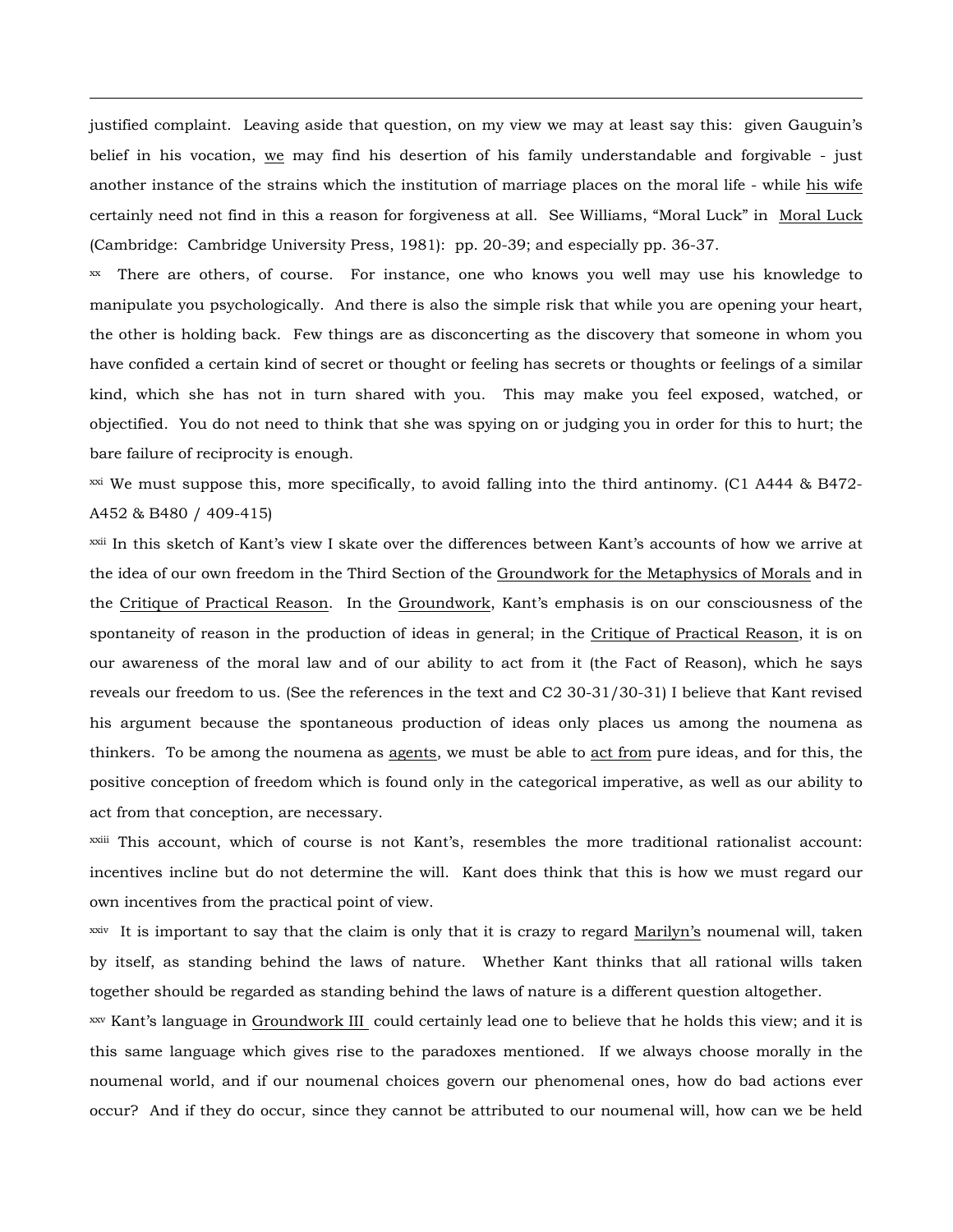responsible for them? It is possible that at the time of writing the Groundwork Kant had not sufficiently distinguished (what I take to be) his own view from the one under discussion here. I discuss this further in note 29.I discuss the paradoxes about the possibility of evil and responsibility for evil in "Morality as Freedom" in Kant's Practical Philosophy Reconsidered, ed. Y. Yovel (Kluwer Academic Publishers, 1989), especially pp. 35-40.

 $\overline{a}$ 

<sup>xxvi</sup> The knowability of pure activity or power is an important theme in modern philosophy, taken up by thinkers as diverse as Descartes and Hume. In the Second Meditation, Descartes argues that although we cannot "imagine" ourselves as pure thinkers, that is the role in which we know ourselves best (i.e., most free from skeptical doubt). (Meditations on First Philosophy, trans. Elizabeth S. Haldane and G.R.T. Ross. in The Philosophical Works of Descartes, Volume I. Cambridge: Cambridge University Press, 1911, p. 153) Hume, who thinks we get all of our ideas from the senses and therefore cannot have ideas of what we cannot imagine or envision, supposes that we do not know ourselves as active thinkers. He tells us that "The uniting principle among our internal perceptions is as unintelligible as that among external objects, and is not known to us any other way than by experience." (A Treatise of Human Nature, cited in note 4 above, p. 169) But the view comes out most clearly in the Dialogues Concerning Natural Religion, in remarks like "But the ideas in a human mind, we see, by an unknown, inexplicable economy, arrange themselves as to form the plan of a watch or a house…" (Part II, p. 146) and "We have indeed, experience of ideas, which fall into order, of themselves, and without any known cause…" (Part IV, p. 162; quoted from the edition by Norman Kemp Smith, Macmillan Library of Liberal Arts, 1947). Kant's move here as everywhere is to find a path between empiricism and rationalism, using what is right in both positions. Hume is correct in tying what we can know to what can be represented. The world must show itself to us before we can apply the concepts that give us understanding. But he is wrong in thinking we can only have ideas of the sorts of things we can know. What we can think is not exhausted by what we can know: our concepts do not all come from sensible intuition. Descartes is right in insisting that we can think about our activity. But he is wrong to suppose that we know ourselves as thinkers and agents. Our agency, although not knowable, is intelligible, and we must think of it. (C1 A538 & B566 / 467)

xxvii These remarks apply to the moral law, on the practical side, and to the regulative principles of reason, on the theoretical or speculative side. Something more complex must be said about the constitutive principles of the understanding, an issue which I here leave aside.

xxviii Including, in the theoretical or speculative realm, deciding how to proceed with our investigation or theory construction. In fact, when describing and explaining our behavior we must view ourselves both ways, since we appear in the role of thinker as well as that of object thought about.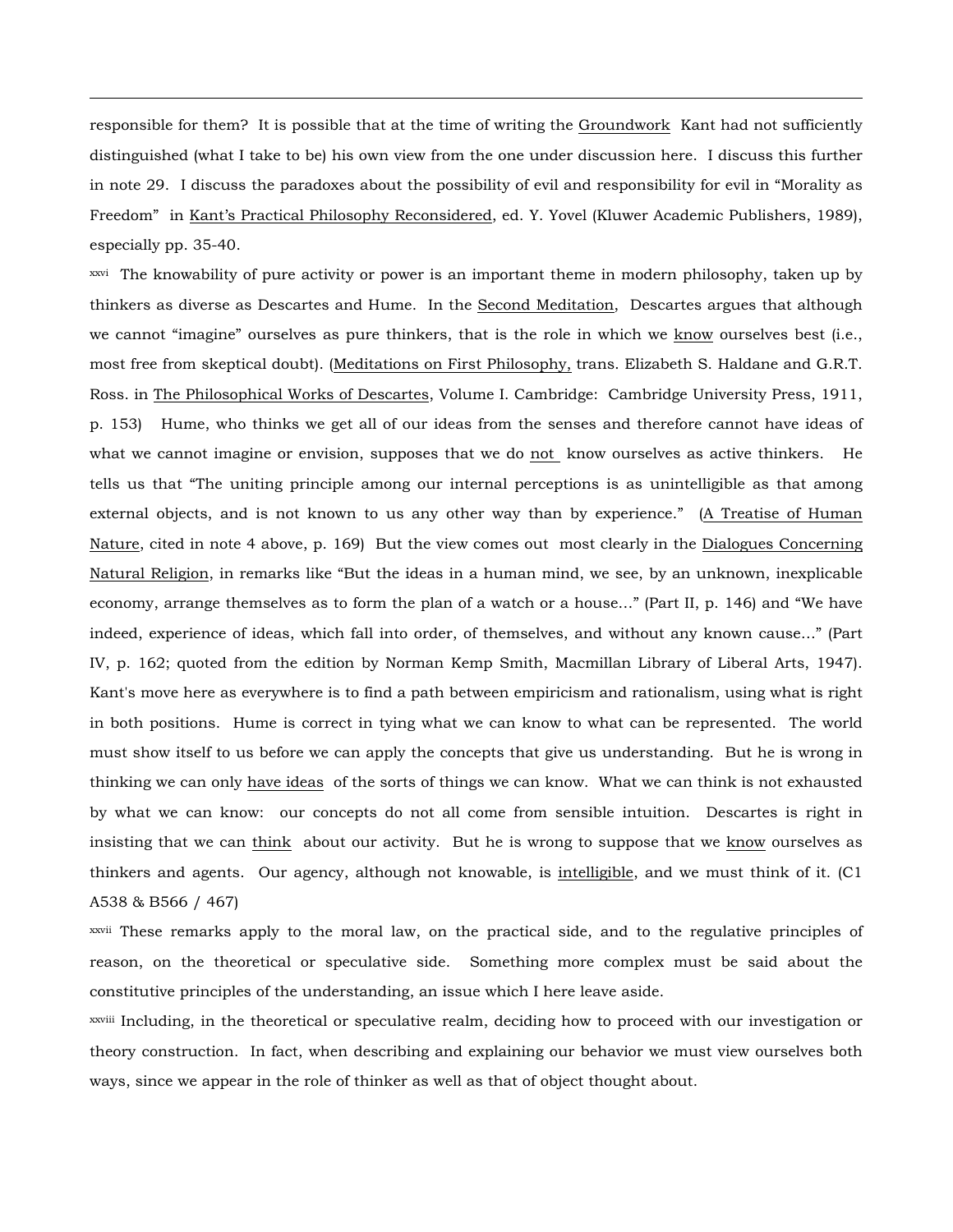<sup>xxix</sup> The reader may wonder whether I am suggesting that Kant was simply wrong in the Groundwork when he said that insofar as we are members of the intelligible world we necessarily will according to the moral law, and that if we were only members of that world we would will always according to that law (G 453/54). The answer is no, but here I think it is significant that in the Groundwork Kant uses the language of "intelligible" and "sensible" rather than that of "noumenal" and "phenomenal"; and also that he changes his language in the Critique of Practical Reason. As I understand these terms, the noumenal world is the intelligible world insofar as it is thinkable. If we think of noumena at all, we must think of them as acting in the only way that is intelligible to us, which is according to the laws of freedom. But at the same time we must always admit the possibility that the noumenal world is unintelligible to us. The trouble with the way Kant phrases the argument in Groundwork III is that it can make it sound as if the normative force of the moral law followed from its descriptive application in the noumenal world: "Now if I were a member of only that world [the intelligible world], all my actions would always accord with autonomy of the will. But since I intuit myself at the same time as a member of the world of sense, my actions ought so to accord." (G 454/55) If we suppose, naturally but incorrectly, that the normativity of morality enters the scene with the "ought", Kant seems to be deriving a normative sensible "ought" from a descriptive intelligible "is". But he is not, for the the laws of the intelligible world are normative through and through. The moral law characterizes noumena insofar as they are intelligences (insofar as we can think of them) because acting according to it is the only thing it makes sense for them to  $\underline{do}$ ; and this is already a normative point.

 $\overline{a}$ 

xxx This is slightly overstated, since Kant does think that insofar as we are free we think of ourselves as the causes of our action; and this idea plays an important role in his ethics at various crucial moments. But since he insists that free causality is an idea without a theoretical employment, the point still holds. (C2 49/50; 56/57-58; 133-136/137-142)

<sup>xxxi</sup> Perhaps I should make it clear that the question I am asking here concerns the way we make this decision in a case where it is already clear that we can view the creature and its actions in either of these two ways. Kant thinks we can do this whenever the actions are performed by a human being. I am not concerned here with what justifies that view - that is, I am not discussing the question why we think that human beings are candidates for being held responsible while the other intelligent animals, who make some use of reason and with whom we may enter into some forms of relationship, are not. This is an important question, but it requires a separate treatment.

xxxii This remark again straddles the accounts in the Groundwork and in the Critique of Practical Reason, since I think that both elements are involved in Kant's best explanation of how we come to think of our own freedom. See my "Morality as Freedom," pp. 39-40, cited in note 25 above.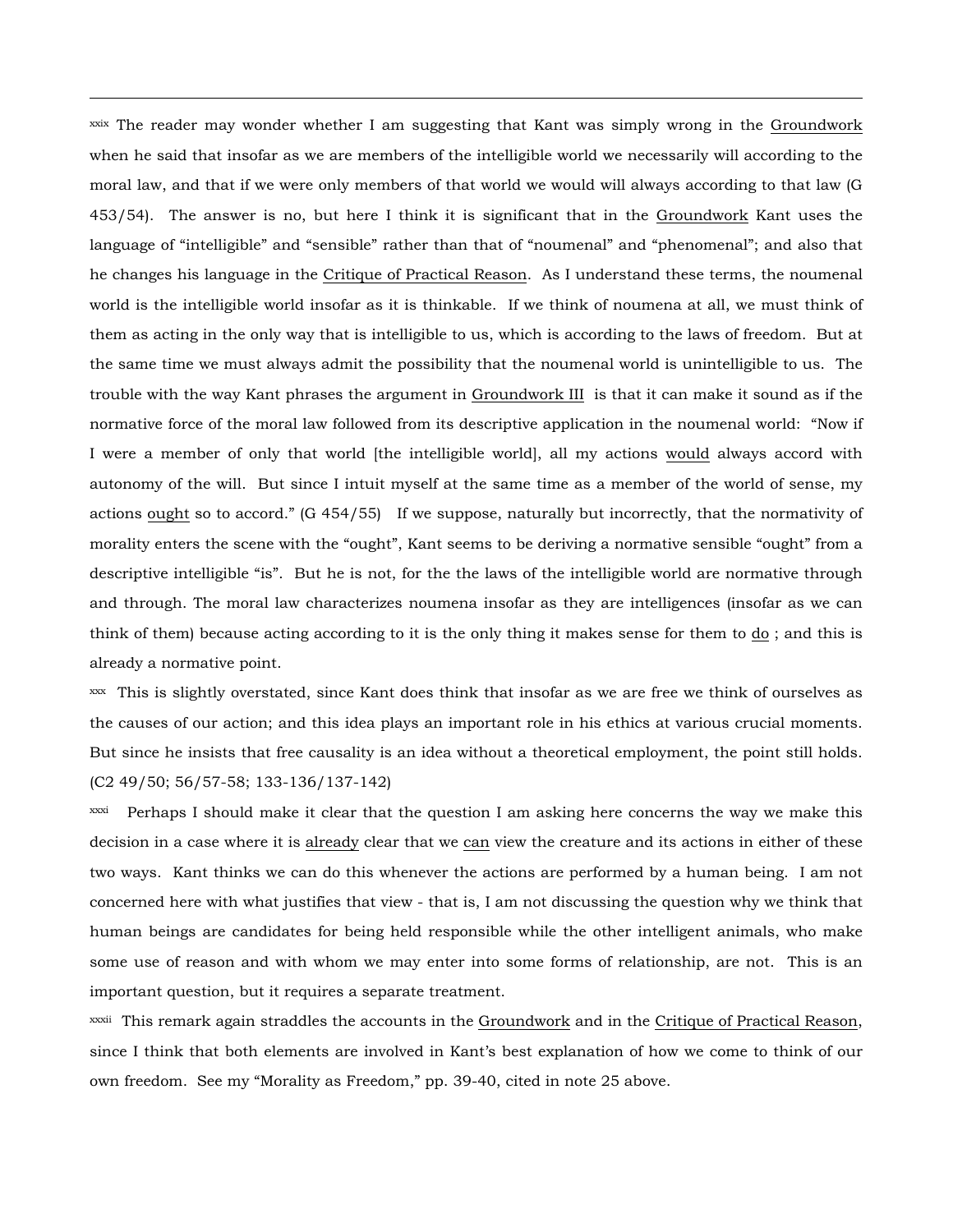xxxiii See Derek Parfit, "Later Selves and Moral Principles" in A. Montefiore, ed. Philosophy and Personal Relations (London: Routledge & Kegan Paul, 1973, pp. 145ff.; and Reasons and Persons (Oxford: Oxford University Press, 1984) pp. 327-328.

 $\overline{a}$ 

xxxiv I discuss the practical construction of our own identities in "Personal Identity and the Unity of Agency: A Kantian Reply to Parfit" Philosophy and Public Affairs, Volume 18, Number 2 (Spring, 1989): 101-132. The issue of whether relationships can be constitutive of identity is touched on in note 15 above.

xxxv "This commitment ['the natural human commitment to ordinary inter-personal attitudes'] is part of the general framework of human life, not something that can come up for review as particular cases can up for review within this particular framework." Strawson, "Freedom and Resentment", cited in note 18 above.

xxxvi Kant's theory is spelled out in the "Methodologies" of the Metaphysical Principles of Virtue (477-484/145-153) and of the Critique of Practical Reason (151-163/155-168), as well as in his book Education. (1803, trans. Annette Churton. Ann Arbor: University of Michigan Press, 1971).

xxxvii Kant denies that we can have a duty to promote the moral perfection of others, on these grounds: "For the perfection of another man as a person consists precisely in his being able to set his end for himself according to his own concepts of duty. And it is a contradiction to require (to make it a duty for me) that I ought to do something which no one except another himself can do." (MMV 387/44) But this, again, is overstated. Granted, that it would be both disrespectful to you, and unfair to me, to hold me responsible in a general way for your moral character. Yet it is clear that we have a duty to provide for the moral education of our children, and, Kant himself insists, our intimate friends. (MMV 470/136) Choosing ends on another's behalf is as impossible as it would be disrespectful, but putting others in a good position to choose ends for themselves, and to choose them well, is the proper work of parents, teachers, friends, and politicians; providing for someone's moral education as well as nurturing her selfrespect is an important part of the way we do this.

xxxviii Nor is Kant unaware of the more direct educational benefits of holding others responsible, for he reminds us that "Examples of respect shown to others may also incite in them an endeavor to deserve it." (MV 466/132) In Ethics and the Limits of Philosophy (Cambridge: Harvard University Press, 1985), Bernard Williams writes, "The institution of blame is best understood as involving a fiction, by which we treat the agent as one for whom the relevant ethical considerations are reasons. … This fiction has various functions. One is that if we treat the agent as someone who gives weight to ethical reasons, this may help to make him into such a person." (p. 193) It is presumably this form of "recruitment into the deliberative community," to use Williams's phrase, that he has in mind when he writes "The purity of morality conceals not only the means by which it deal with deviant members of its community, but also